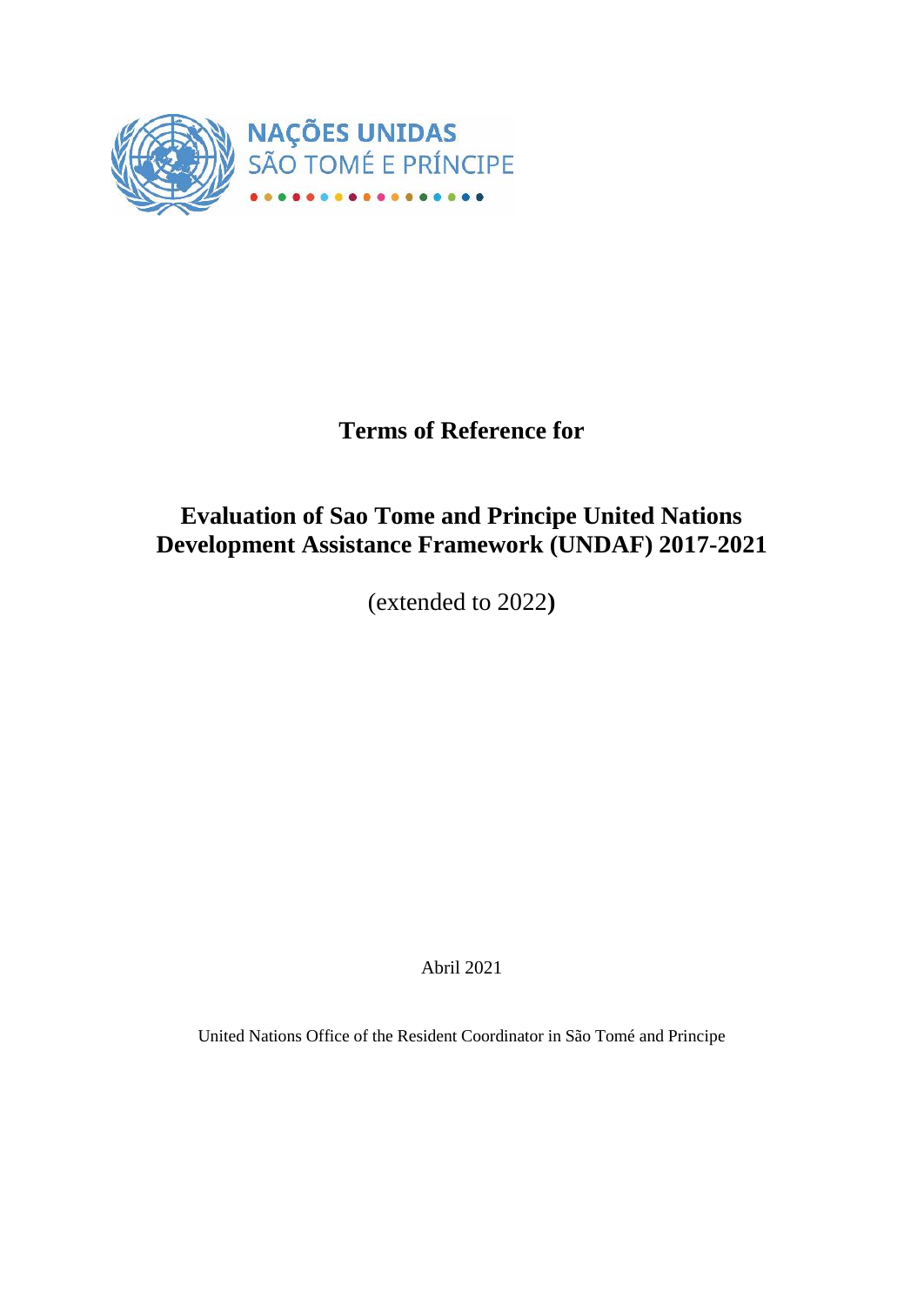# **1. INTRODUCTION**

General Assembly Resolution A/RES72/279 (2018) elevated the United Nations Development Assistance Framework (UNDAF), now renamed as the United Nations Sustainable Development Cooperation Framework, "as the most important instrument for the planning and implementation of United Nations development activities in each country, in support of the implementation of the 2030 Agenda for Sustainable Development and the SDGs. The new UN Cooperation Framework (UNCF) will articulate government expectations of the UN development system and represent the system's collective offer to support the country. Likewise, the UNDAF evaluation<sup>1</sup> will be the main accountability and learning instrument on the UN system's collective contribution at country level.

The UNDAF evaluation will provide the UN system's accountability to its members and the public for its support to the country's sustainable development. It will provide the UN country team (UNCT) an opportunity to reflect on the way they have been supporting the country's development process and, through a participatory approach, open a dialogue with national stakeholders for future improvements. It will also provide lessons for the UN-system agencies to reflect on their strategy and approaches in support of the countries.

It is expected the applying of a robust evaluation design through the combination of approaches and mixed methods that enable systemic and intersectional assessment of the mainstreaming the UNDAF programming principles and the key cross-cutting issues of the 2030 Agenda (LNOB, gender equality, environmental sustainability); and enable participatory and inclusive processes. It will take a systemic approach, which acknowledges complexity and multiple causal pathways, when assessing whether planned UNDAF results were achieved, whether they made a worthwhile and durable contribution to national development processes and delivered on the commitment to leave no one behind, in a costefficient manner. It will provide essential information on if the UN is collectively prioritizing support and contributing to the country's sustainable development as a whole, as well as seek to identify synergies, gaps, overlaps and missed opportunities. It supports institutional learning, contributes to the strategic positioning of the UN system in a country, and serves as the foundation next UNCF 2023- 2027.

The UNDAF Evaluation will be conducted through independent yet inclusive processes: implying that the evaluation team will have behavioral independence and the final authorship of the report, while it will be open to the views and concerns expressed by all stakeholders. Evaluations are required to provide actionable recommendations with a clear target audience; UNCTs are responsible to provide an agreed management response, and to monitor progress of implementing the management response.

# **2. COUNTRY CONTEXT AND UNDAF/UNSDCF HIGHLIGHTS**

# **Context of STP**

Sao Tome and Principe is an island country located on the line of the equator, in the Gulf of Guinea, about 300 km from the African continent, composed by two islands (the island of São Tomé and the island of Príncipe) with a total area of 1001 km² and are separated from each other by 150 km.

The country has a estimated population of 214,610 in 2021, with an intercensal growth rate of 2.45% of which 50.3% are women and 49.7% are men. The population is quite young. The age group between 0 and 25 years old represents more than 62% of the population. The young population has increased considerably over the past decades (with an estimated natural growth rate of 2.0% in 2019), which may imply, in the long term, a challenge for the country's development in terms of access. employment, housing, education, health, transport, etc. Thus, the demographic dividend has been integrated into the National Sustainable Development Plan of São Tomé and Príncipe 2020-2024, which represents a strategic opportunity to achieve the aspirations and objectives enshrined in the

<sup>&</sup>lt;sup>1</sup> During the transition period, the UNCF evaluations may still be examining contributions made under UNDAF rather than UNCF, given the reflective nature of evaluation. These guidelines equally apply to such cases. In this sense, UNCF should be read interchangeably as UNDAF as appropriate throughout this document.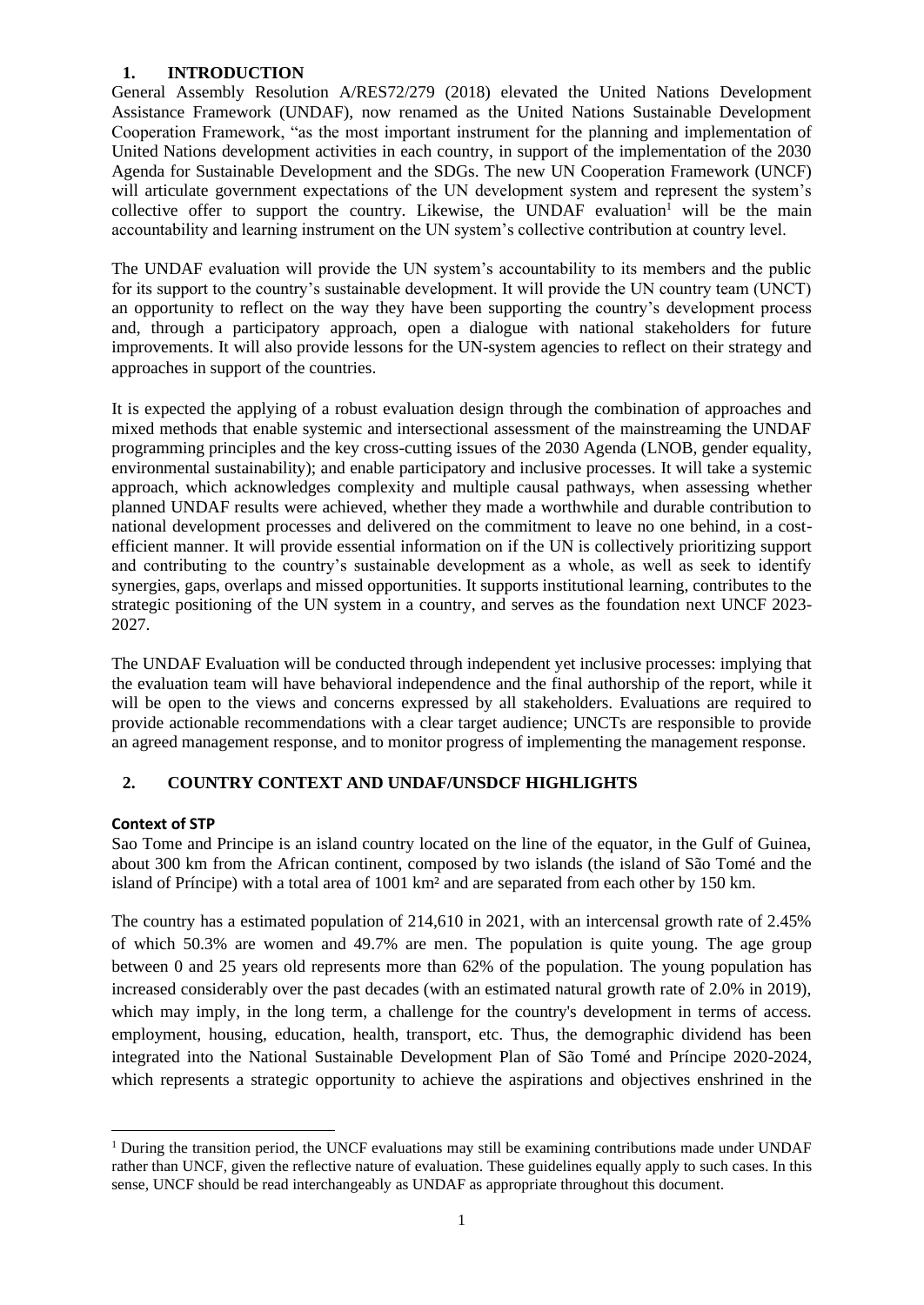Agenda 2063 and the Agenda 2030, and a key instrument for accelerating economic growth and increasing the development of human capital.

According to the Family Budget Survey, IOF (2017), 66.7% of the population is poor. Poverty mainly affects households headed by women (61.6%). The average income is insufficient or low, because of the lack of paid employment is considered to be the main cause of poverty. Inequality in São Tomé and Príncipe is high based on international standards according to World Development Indicators. The value of the Gini index in 2017 was 48.4.

The economy of São Tomé and Príncipe is highly vulnerable to exogenous shocks and depends on official development assistance (ODA), which financed 97.3% of the state budget in 2019. The economic sector is still fragile and little diversified and consists mainly of the production and export of cocoa which accounts for about 90% of total export earnings.

São Tomé and Príncipe reach the level of average human development in 2019 due to the improvement of social indicators, with a human development index (HDI) of 0.625 at the 135th position, among 189 countries. The HDI has evolved positively by 6 positions compared to 2017. At the end of 2015, the country reached the Millennium Development Goals linked to universal education, with a net primary school enrollment rate of 99%, and that linked to the reduction of infant mortality, with an infant mortality rate that decreased from 38 deaths per 1,000 births in 2014 to 14 deaths per 1,000 live births in 2019.

The health, humanitarian and economic challenges posed by the COVID-19 pandemic have required the mobilization of resources, consultation and coordination among the United Nations country team to support the efforts of national authorities to prevent and contain the disease. spread of the epidemic in the country. In this context, a joint multisectoral UN response strategy to COVID-19 was developed around 3 axes: i) preparation and response to the epidemic, ii) mitigation of the socioeconomic impact; and iii) recovery phase.

### **UNDAF/UNSDCF Highlights**

The United Nations Development Assistance Framework (UNDAF) 2017-2021 was designed to strategically enhance the coherence of the UN System's response to support the Government of Sao Tome and Principe (STP) in achieving its national priorities. The UNDAF formulation process started in 2015 with the development of a Country Analysis complementing existing national analytical work. Based on this analysis, the UNDAF was formulated in close alignment with the national priorities stipulated in the National Transformation Agenda 2030.

The UNDAF provide a strategic development vision that the Government of STP and the UN Country Team (UNCT) are committed to realize over the period 2017-2021. The UNDAF is a fundamental programming instrument for UN System coherence and harmonization of response to national development challenges and complies with the underlying principles of the UN reform process. The UNDAF was developed in a participative approach in consultation with the national authorities and implementing partners. The strategic orientations of the SNU at STP for the period 2017-2021 are directly linked to three main national strategic axes, namely:

- 1. strengthening Social Cohesion through access to basic quality social services aimed at reducing inequality and disparity between citizens and localities
- 2. strengthening the internal and external credibility of the country and;
- 3. promoting inclusive sustainable growth and resilience.

The UN and the Government of STP have identified 3 concrete outcomes in these 3 priorities areas, namely: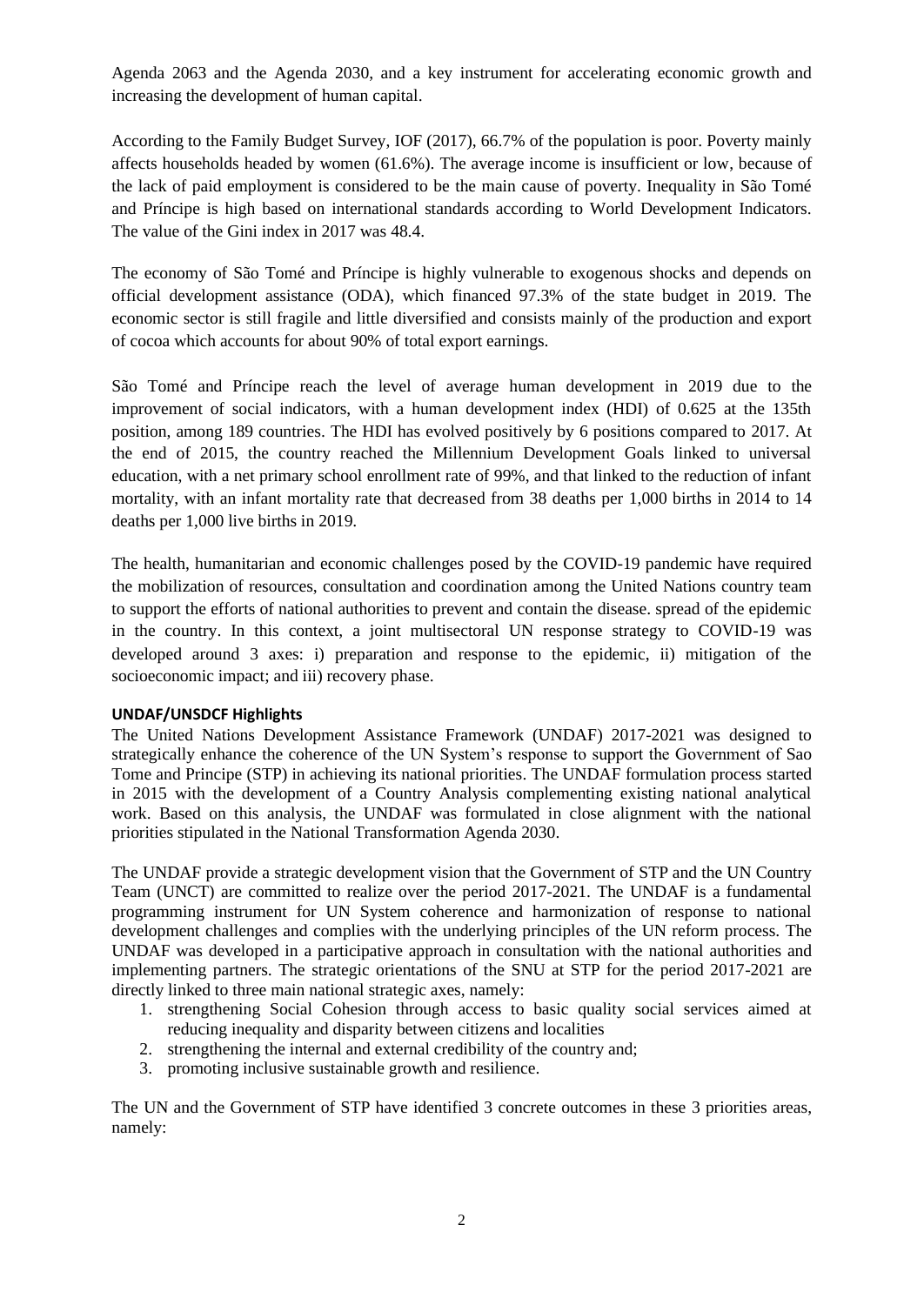- **Outcome 1:** Reduction of disparities and inequalities at all levels through the development and use of social protection and basic social services by the most vulnerable populations;
- **Outcome 2:** Increased efficiency of central and local public administration and oversight institutions, with guaranteed citizen participation, especially for youth and women.
- **Outcome 3:** Employment and competitiveness are ensured through economic diversification, the development of resilience to climate change, which improves the quality of life of poor and vulnerable populations in rural and urban areas as well as access to financial assistance and at the market for young people and women.

For each outcome, the UN system is expected to deliver a set of outputs to achieve these changes in behavior and/or performance. The UNDAF has been implemented by the UN system in conjunction with the Government of STP, building on national processes and systems and through the assurance of continued alignment with national priorities and the principles of national ownership, mutual accountability and managing for results.

The UNDAF outcomes are being achieved through a 'delivering-as-one' approach – with a strategic UNDAF developed at the outcome level, inter-agency Results Groups responsible for development of Joint Work Plans for each of the 3 respective UNDAF outcomes, including their implementation, monitoring, and reporting with IPs and a Joint Steering Committee (JSC) that provides formal oversight and management direction.

The UNCT and the Resident Coordinator are responsible for the effectiveness of the United Nations activities. Under the overall UNCT umbrella and oversight, Outcome results Groups were established for each of the 3 outcomes set out in the UNDAF. The following resident and non-resident UN agencies and programmes signed the UNDAF framework at the beginning of the cycle: FAO, ILO, OHCHR, ONUDC, UNDP, UNFPA, UN-HABITAT, UNICEF, WFP, WHO. Others non-residents agencies and programmes have jointed during the implementation trough the joint workplans such as, IFAD, UNESCO.

Taking into account the COVID-19 pandemic has influenced the timeline of the preparation of the new programming cycle, consequently the UNCT requested one-year extension of the current UNDAF period, i.e. until 2022, to allow the new cooperation framework, in addition to responding to national priorities regarding the objectives of sustainable development, be able to contribute to the recovery of the socio-economic impacts of the COVID-19 pandemic.

### **UNDAF Evaluation in the context of STP**

The UNCT STP, in collaboration with its Government partners is currently in the process of preparing the 2017-2022 UNDAF Evaluation. The rationale for this UNDAF evaluation is twofold: 1) to use the findings strategically to inform the next UNCF cycle 2023-2027, to better integrate Agenda 2030 and the SDGs to better align and target UN interventions that will support the country in reaching its 2030 commitments; and 2) to use the independent evaluation process and findings as an accountability tool of the results achieved to date and potential impact of the UN interventions, including key lessons learned and good practices for the UNCT in STP and its partners from the current UNDAF cycle.

The evaluation will also take into account the relevance, effectiveness and impact of the Joint Programme (JP) funded by the Joint SDG Fund for Social protection "Reaching the furthest behind first: A catalytic approach to supporting the social protection in Sao Tome & Principe" which was granted to the UN STP team in 2019. The JP aims at contributing to the acceleration of implementation of UNDAF in the area of social protection in particular, to Outcome 1 of the UNDAF. A brief description of the JP and its results framework is provided in Annex B of this document.

The UNDAF evaluation will seek to be independent, in accordance with the principles outlined in the UNEG 'Ethical Guidelines for Evaluation'. The evaluation will be conducted in a consultative manner and will engage the participation of a broad range of stakeholders.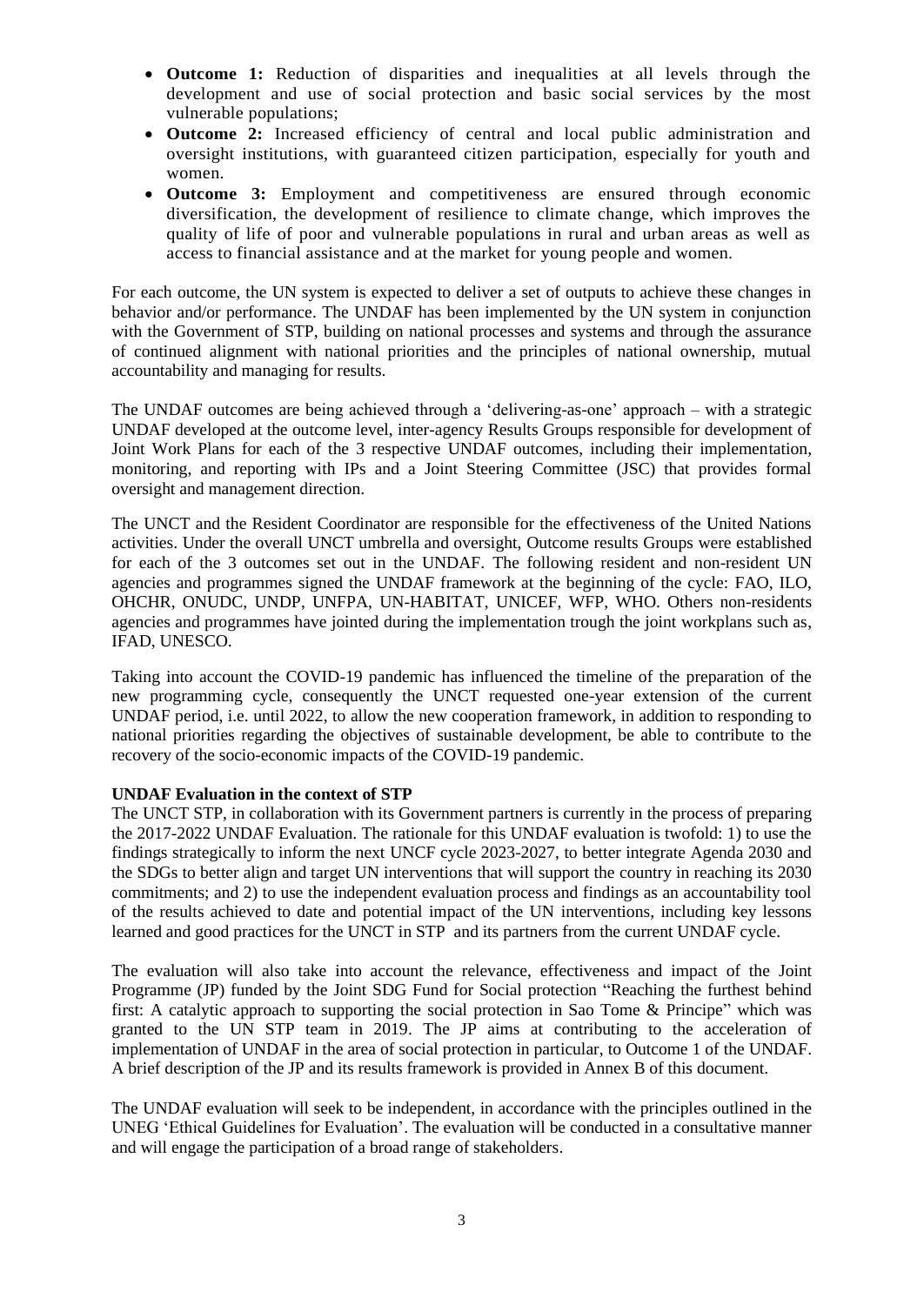# **3. THE EVALUATION PURPOSE, OBJECTIVES AND SCOPE**

# **3.1. Purpose**

The UNDAF 2017-2022 evaluation will pursue the following two purposes, as outlined in the interim 2019 UNCF evaluation guideline, for being the main accountability and learning instrument for the collective UN system support at the country level, namely: (i) demonstrate accountability to stakeholders on performance in achieving development results and on invested resources, including the joint programme funded by the Joint SDG fund; (ii) support evidence-based decision-making.

# **3.2.** O**bjectives**

The **objectives** of the UNDAF 2017-2022 Evaluation are:

- i. To provide the UNCT STP, national stakeholders and rights-holders, UNDCO as well as a wider audience with an independent assessment of the STP UNDAF 2017-2022.
- ii. To broaden the evidence base to inform the design of the next UNCF programme cycle.

# The **specific objectives** of the UNDAF 2017-2022 evaluation are:

- i. To provide an independent assessment of the relevance, effectiveness, efficiency and sustainability of UN in STP support, including through the implementation of the joint programme funded under the Joint SDG fund.
- ii. To provide an assessment of the UNCT coordination mechanisms, with a view to enhancing the UN in STP collective contribution to national development results.
- iii. To draw key conclusions from past and current cooperation and provide a set of clear, forward-looking and actionable recommendations and identify lessons learned and good practices for the next programme cycle.

# **3.3. Scope**

### **Geographic Scope**

The evaluation will cover the areas where UN implemented interventions: All districts and Region Autonomy of Principe.

### **Thematic Scope**

The evaluation will cover the thematic areas of the UNDAF 2017-2022: Social Cohesion, Governance and Economic Growth and Resilience. In addition, the evaluation will cover cross-cutting issues, such as (human rights-based approach, gender equality, people with disability, environmental sustainability), and transversal functions, such as (coordination; results-based management, capacity development; monitoring and evaluation; innovation; resource mobilization; strategic partnerships). Finally, the evaluation will include, and analysis of the results achieved through the implementation of the Joint SDG Fund Programme for Social protection.

# *Focus on Disability of the Joint Programme "Reaching the furthest behind first: A catalytic approach to supporting the social protection in Sao Tome & Principe"*

As persons with disabilities are among the most vulnerable and marginalized groups across countries and considering the critical role that social protection can play in supporting their inclusion, most joint programs had identified them as direct or indirect beneficiaries. In line with the Leaving No One Behind principle and the obligations stemming from the Convention on the rights of persons with disabilities, even programs that do not target directly persons with disabilities should ensure that persons with disabilities within targeted population can access the program without discrimination.

The evaluation will therefore assess to what extent:

• Joint programme design, implementation, and monitoring have been inclusive of persons with disabilities (accessibility, non-discrimination, participation of organizations of persons with disabilities, data disaggregation)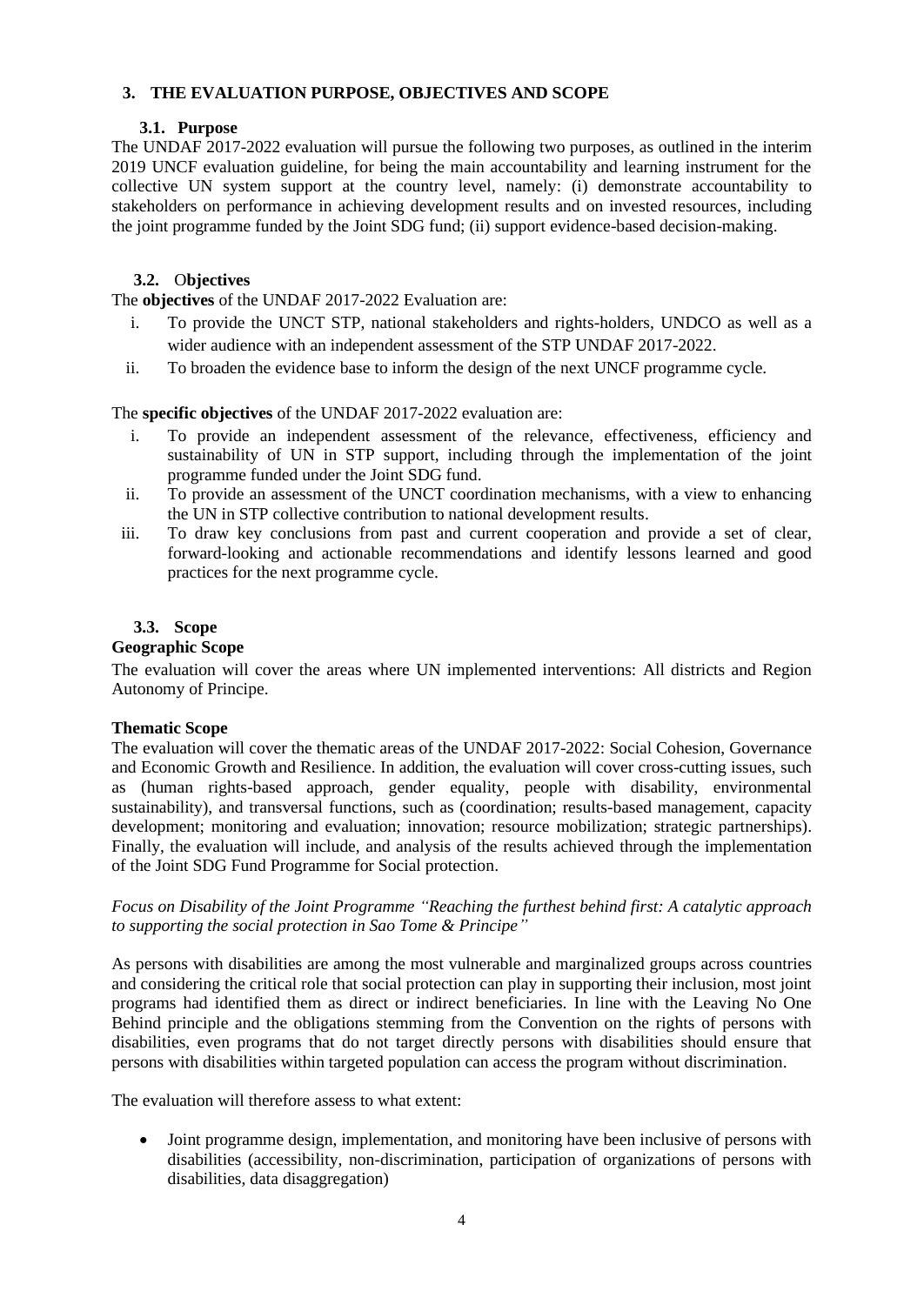• Joint programme effectively contributed to the socio-economic inclusion of persons with disabilities by providing income security, coverage of health care, and disability-related costs across the life cycle.

# **Temporal Scope**

The evaluation will cover interventions planned and/or implemented within the time period of the current UNDAF 2017-2022.

# **4. EVALUATION CRITERIA AND PRELIMINARY EVALUATION QUESTIONS**

# **4.1. Evaluation Criteria**

As per the 2019 UNEG interim new guidelines, the evaluation questions are the core elements that define the evaluation. The evaluation questions will determine the objectives of the evaluation and how it should be conducted. The Evaluation Report must provide answers to the evaluation questions in its conclusions and ensure clarity of connection between the questions and the conclusions. Because of the high level of UNDAF/UNCF objectives and the complexity arising from UNCTs' multi-actor nature, the evaluation questions cannot be based simply on the traditional evaluation criteria. For UNDAF/UNCF evaluations, the evaluation questions should assess the following dimensions: *Relevance and appropriateness of the UN system support; Coherence of the UN system support and the effectiveness of the Cooperation Framework; Conformity with the crosscutting principles.*

# **4.2. Preliminary Evaluations questions**

The evaluation of the UNDAF 2017-2022 will provide answers to the evaluation questions (related to the above dimensions), which determine the thematic scope of the UNDAF evaluation. The evaluation questions presented below are indicative and preliminary. Based on these questions, the evaluators are expected to develop a final set of evaluation questions, in consultation with the evaluation manager and the ECG.

# **a) Relevance and appropriateness of the UN system in STP support**

- $\checkmark$  Has the UN system in STP supported achievement of national development goals and targets, in alignment to relevant national plans and frameworks?
- $\checkmark$  Has the UN system in STP addressed key issues and development challenges identified by the UN Common Country Assessment and in the achievement of the Sustainable Development Goals?
- $\checkmark$  Has the UN system in STP support prioritized and extended in such a way to leave no one behind?
- $\checkmark$  Has the UN system in STP paid proper attention to regional and cross-border issues of importance?
- $\checkmark$  Has the UN system in STP remained responsive to emerging and unforeseen needs of the country and the people?
- **b) Coherence of the UN system in STP support and the effectiveness of the Cooperation Framework**
	- $\checkmark$  Has the UN system in STP collectively prioritized activities based on the needs (demand side) rather than on the availability of resources (supply side), and reallocated resources according to the collective priorities if necessary?
	- $\checkmark$  Has the UNDAF 2017-2027 strengthened the position, credibility and reliability of the UN system as a partner for the government and other actors?
	- $\checkmark$  Has the UNDAF 2017-2022 strengthened the coherence of support by UNCT members towards the common objectives?

# **c) Supporting transformational changes**

 $\checkmark$  Has the UN system in STP support extended in such a way to build national and local capacities and ensure long-term gains?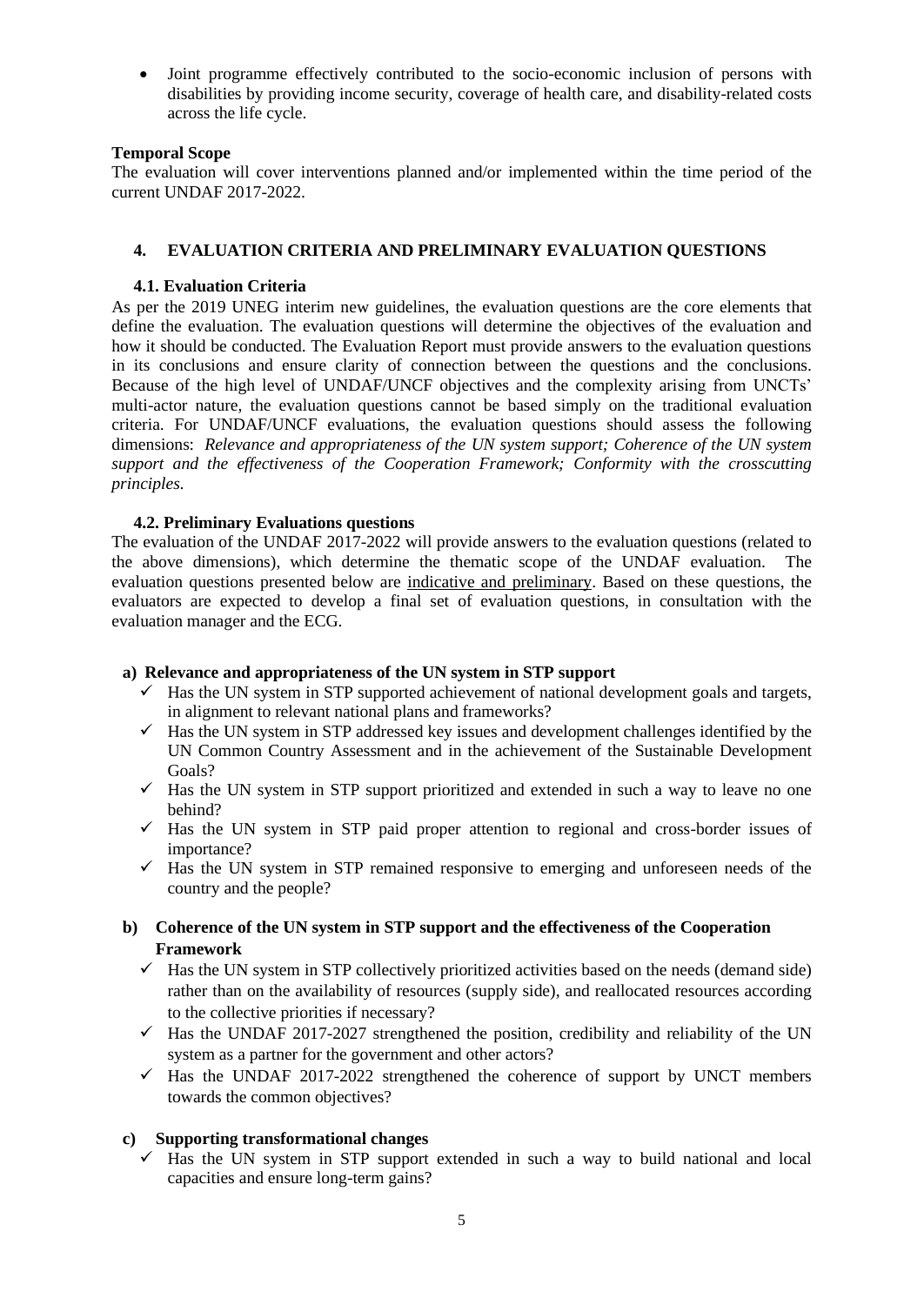- $\checkmark$  Has the UN system in STP leveraged all sources of financing and investments, rather than relying mostly on donor funding for its activities, to ensure the scale of impact necessary for attaining the 2030 Agenda?
- $\checkmark$  Has the UN system in STP promoted and supported inclusive and sustainable economic growth that leaves no one behind and strengthen ecological foundation of the economy and the society?
- $\checkmark$  Has the UN system in STP promoted or supported policies that are consistent among each other and across sectors, given the multi-sectoral nature of social and economic development?
- $\checkmark$  Has the UN system in STP supported the country and the people in strengthening economic and individual resilience and contributed to reducing vulnerability against shocks and crises?

### **d) Conformity with the crosscutting principles**

- $\checkmark$  Has the UN system in STP support extended in such a way to promote gender equality?
- $\checkmark$  Has the UN system in STP support followed the Human Rights principles?
- $\checkmark$  Has the UN system in STP support designed and delivered in due consideration to environmental implications?

### **e) Joint Programme and its contribution to the UNDAF**

- $\checkmark$  Has the JP Accomplished of the main expected results?
- $\checkmark$  Has the JP contributed to improving the situation of vulnerable groups identified in the JP document (ProDoc)
- $\checkmark$  To what extent did the program target persons with disabilities?
- $\checkmark$  To what extent did support to data collection and analysis, registries, and information system feature disability?
- $\checkmark$  To which extent did the program contribute to support inclusion of persons with disabilities via:
	- o Ensuring basic income security
	- o Coverage of health care costs, including rehabilitation and assistive devices
	- o Coverage of disability-related costs, including community support services
	- o Facilitate access to inclusive early childhood development, education, and work/livelihood
- $\checkmark$  Has the JP contributed to SDG acceleration (as per SDG matrix in Annex B)?
- $\checkmark$  Has the JP contributed to the UNCT coherence?

The final evaluation questions and the evaluation matrix will be presented in the inception report.

# **5. APPROACH AND METHODOLOGY**

### **5.1. Evaluation Approach**

### Theory-based approach

The UNDAF evaluation will adopt a theory-based approach that relies on an explicit theory of change, which depicts how the interventions supported by the UN STP are expected to contribute to a series of results (outputs and outcomes) that contribute to the SGDs. The theory of change also identifies the causal links between the results, as well as critical assumptions and contextual factors that support or hinder the achievement of desired changes. A theory-based approach is fundamental for generating insights about what works, what does not and why. It focuses on the analysis of causal links between changes at different levels of the results chain that the theory of change describes, by exploring how the assumptions behind these causal links and contextual factors affect the achievement of intended results.

The theory of change will play a central role throughout the evaluation process, from the design and data collection to the analysis and identification of findings, as well as the articulation of conclusions and recommendations. The evaluation team will be required to verify the theory of change underpinning the UNDAF 2017-2022 and use this theory of change to determine whether changes at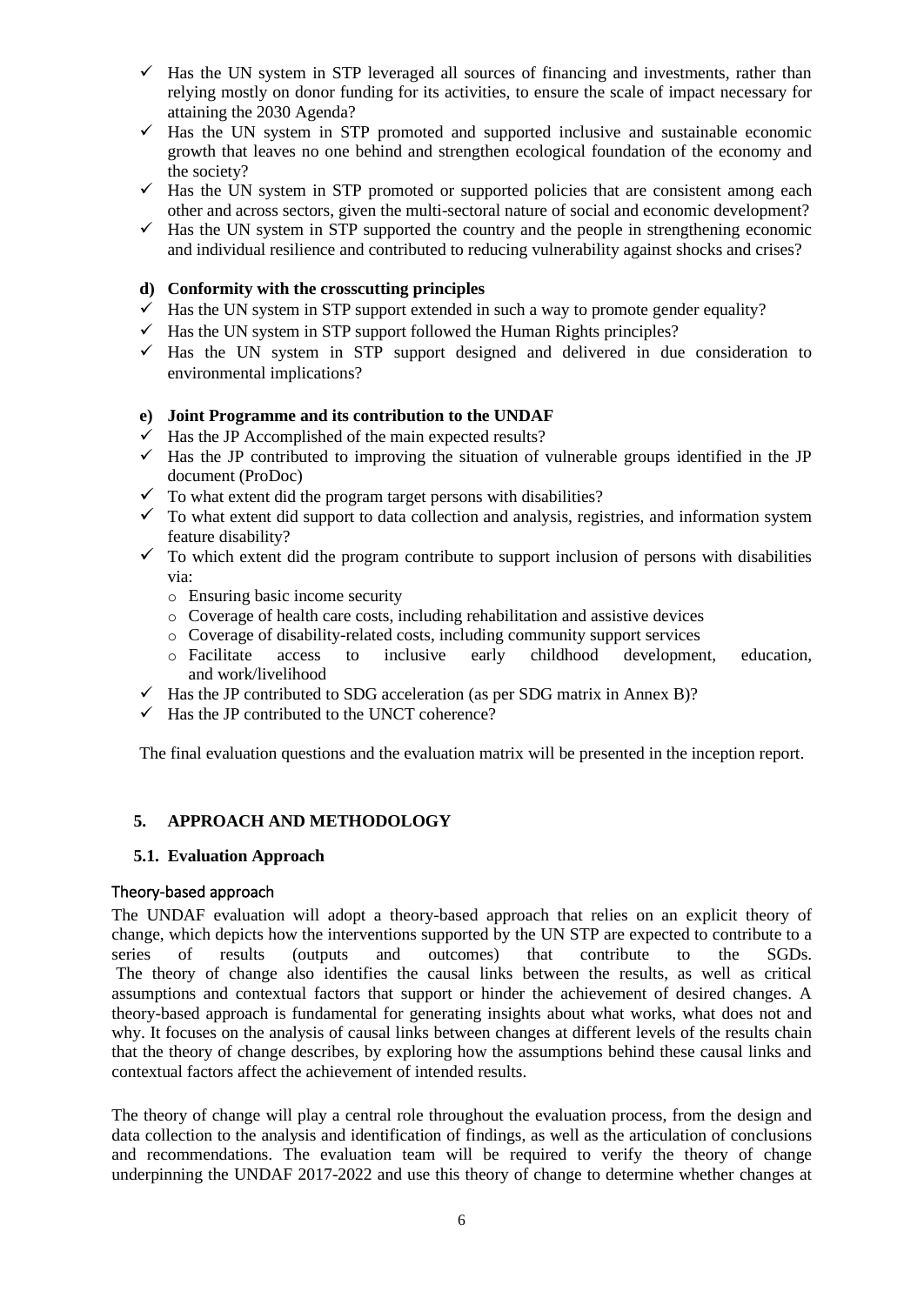output and outcome levels occurred (or not) and whether assumptions about change hold true. The analysis of the theory of change will serve as the basis for the evaluators to assess how relevant, effective, efficient and sustainable the support provided by the UN STP was during the period of the UNDAF 2017-2022. The Theory of change developed to support implementation of the joint programme funded by the Joint SDG Fund on Social Protection will also be analysed to assess the level of progresses achieved throughout implementation in alignment with UNDAF. The JPs theory of change is described in Annex B of this document.

For UNDAF/UNCF evaluations, the theory should cascade from the SDGs to UNDAF/UNCF outcomes to agency outcomes. While the theory of change should have been developed when UNDAF/UNCF was designed, the Evaluation Team and the Evaluation Manager should see if it is sufficiently articulated for the purpose of designing the evaluation, and still organize the workshops. Because of the multiplicity of SDGs and sectors, it is advisable to develop multiple theories – by SDG, for instance – and organize a series of shorter workshops to keep the exercise manageable.

A theory-of-change workshop during the first week of the Evaluation Team's in-country work is a great opportunity for the Evaluation Team and the UNCT members to develop a common understanding of what ought to happen to achieve the goals, what the UN's activities are expected to achieve, what interaction will be required with other actors, including government, and so on. Having a common understanding of this kind at the start of the exercise is critical to avoiding dispute at a later date. The outcome of the theory of change workshops should be used as a reference in designing the evaluation and analysing the evidences collected. They could be annexed to the inception and final reports as appropriate.

As part of the theory-based approach, the evaluators shall use a contribution analysis to explore whether evidence to support key assumptions exists, examine if evidence on observed results confirms the chain of expected results in the theory of change, and seek out evidence on the influence that other factors may have had in achieving desired results.

### Participatory approach

The UNDAF evaluation will be based on an inclusive, transparent and participatory approach, involving a broad range of partners and stakeholders at national and sub-national levels. An initial stakeholder map will be developed to identify stakeholders who have been involved in the preparation and implementation of the UNDAF and those partners who do not work directly with UN, yet play a key role in a relevant outcome or thematic area in the national context. These stakeholders include government representatives, civil society organizations, implementing partners, the private sector, academia, other United Nations organizations, donors and, most importantly, rights-holders (notably women, adolescents and youth). They can provide information and data that the evaluators should use to assess the contribution of UN support to changes in each thematic area of the UNDAF. Particular attention will be paid to ensuring participation of women, adolescent girls and young people, especially those from vulnerable and marginalized groups (e.g. young people and women with disabilities).

An ECG has been established comprised of key stakeholders of the UNDAF. The ECG will provide inputs at different stages in the evaluation process.

### Mixed-method approach

The evaluation will primarily use qualitative methods for data collection, including document review, interviews, group discussions and observations during field visits, where appropriate. The qualitative data will be complemented with quantitative data to minimize bias and strengthen the validity of findings. Quantitative data will be compiled through desk review of documents, websites and online databases to obtain relevant financial data and data on key indicators that measure change at output and outcome levels.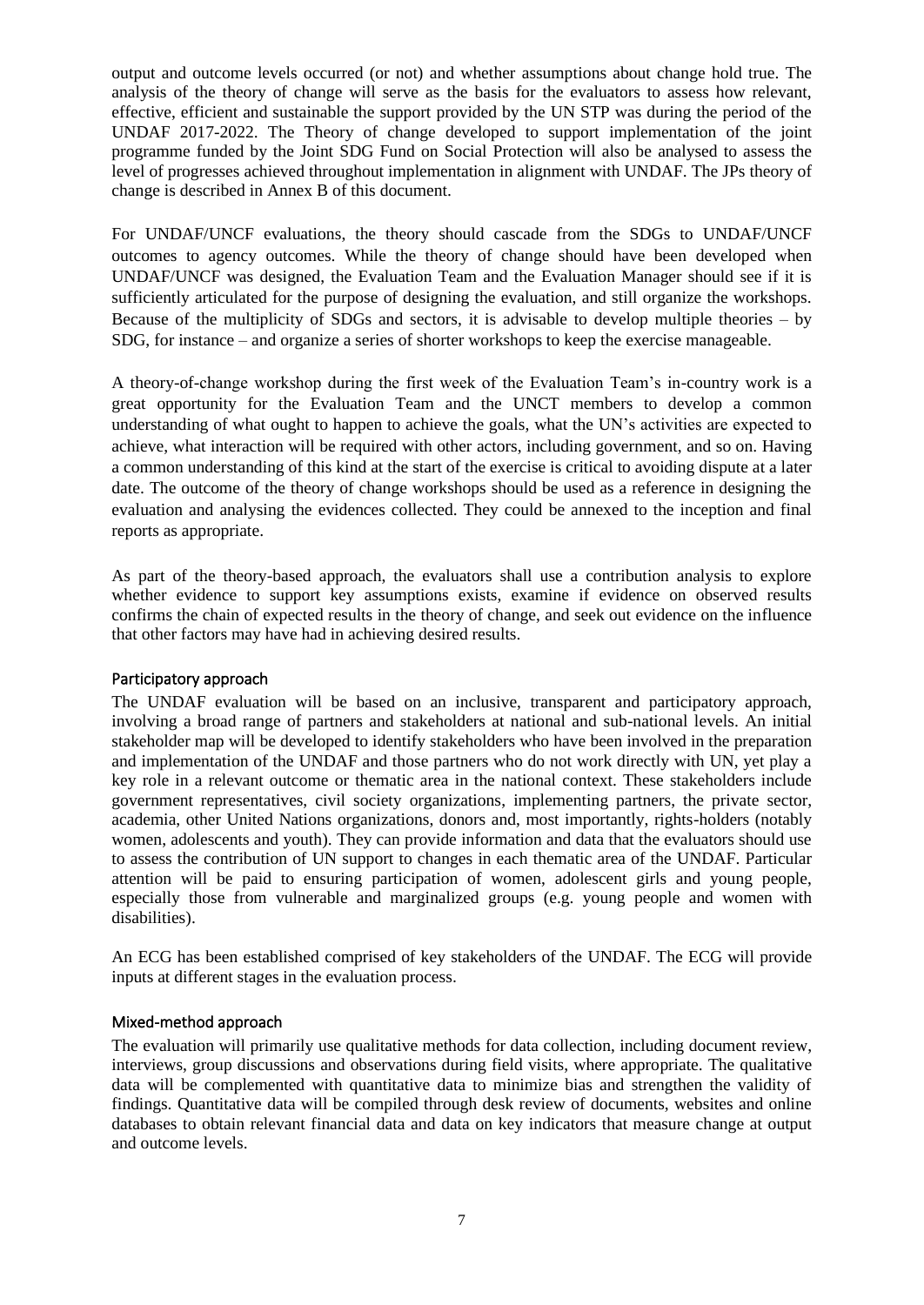These complementary approaches described above will be used to ensure that the evaluation: (i) responds to the information needs of users and the intended use of the evaluation results; (ii) upholds human rights and principles throughout the evaluation process, including through participation and consultation of key stakeholders (rights holders and duty bearers); and (iii) provides credible information about the benefits for duty bearers and rights-holders (children, women, adolescents and youth) of UN in STP support through triangulation of collected data.

### **5.2. Methodology**

The evaluation team shall develop the evaluation methodology in line with the evaluation approach and guidance provided in the UNEG Guidelines which will help the evaluators develop a methodology that meets good quality standards and the professional evaluation standards of UNEG in accordance in accordance with the UNEG *Norms and Standards for Evaluation,<sup>2</sup> Ethical Guidelines for Evaluation,<sup>3</sup> Code of Conduct for Evaluation in the UN System<sup>4</sup> , and Guidance on Integrating Human Rights and Gender Equality in Evaluations.<sup>5</sup>*

The methodology that the evaluation team will develop builds the foundation for providing valid and evidence-based answers to the evaluation questions and for offering a robust and credible assessment of UN in STP. The methodological design of the evaluation shall include in particular: (i) a theory of change; (ii) a strategy for collecting and analyzing data; (iii) specifically designed tools for data collection and analysis; (iv) an evaluation matrix<sup>6</sup>; and (v) a detailed evaluation work plan and agenda for the field phase.

# Finalization of the evaluation questions and related assumptions

Based on the preliminary questions presented in the present terms of reference (section 4.2) and the theory of change underlying the UNDAF, the evaluators are required to refine the evaluation questions. In their final form, the questions should reflect the evaluation criteria (section 4.1) and clearly define the key areas of inquiry of the UNDAF. The final evaluation questions and shall be presented in the design report.

The evaluation questions must be complemented by a set of critical assumptions that capture key aspects of how and why change is expected to occur, based on the theory of change of the UNDAF. This will allow the evaluators to assess whether the preconditions for the achievement of outputs and the contribution to higher-level results, in particular at outcome level, are met. The data collection for each of the evaluation questions and related assumptions will be guided by clearly formulated quantitative and qualitative indicators

### Sampling strategy

An initial overview of the interventions supported by UN, the locations where these interventions have taken place, and the stakeholders involved in these interventions. As part of this process, an initial stakeholder map will be prepared to identify the range of stakeholders that are directly or indirectly involved in the implementation, or affected by the implementation of the UNDAF.

Building on the initial stakeholder map and based on information gathered through desk review and discussions EMG, the evaluators will develop the final stakeholder map. From this final stakeholder map, the evaluation team will select a sample of stakeholders at national and sub-national levels who

<sup>2</sup> Document available at: [http://www.unevaluation.org/document/detail/1914.](http://www.unevaluation.org/document/detail/1914)

<sup>3</sup> Document available at: [http://www.unevaluation.org/document/detail/102.](http://www.unevaluation.org/document/detail/102)

<sup>4</sup> Document available at: [http://www.unevaluation.org/document/detail/100.](http://www.unevaluation.org/document/detail/100)

<sup>5</sup> Document available at: [http://www.unevaluation.org/document/detail/980.](http://www.unevaluation.org/document/detail/980)

 $^6$  The evaluation matrix is a centerpiece to the methodological design of the evaluation. It is used at all phases of the evaluation. it deserves particular attention from the evaluation manager, who should know how to develop and use it. Both the evaluation manager and the evaluation team should get an in-depth understanding of this tool. The evaluation matrix contains the core elements of the evaluation: (a) what will be evaluated (evaluation criteria, evaluation questions and related issues to be examined – "assumptions to be assessed"); (b) how to evaluate (sources of information and methods and tools for data collection).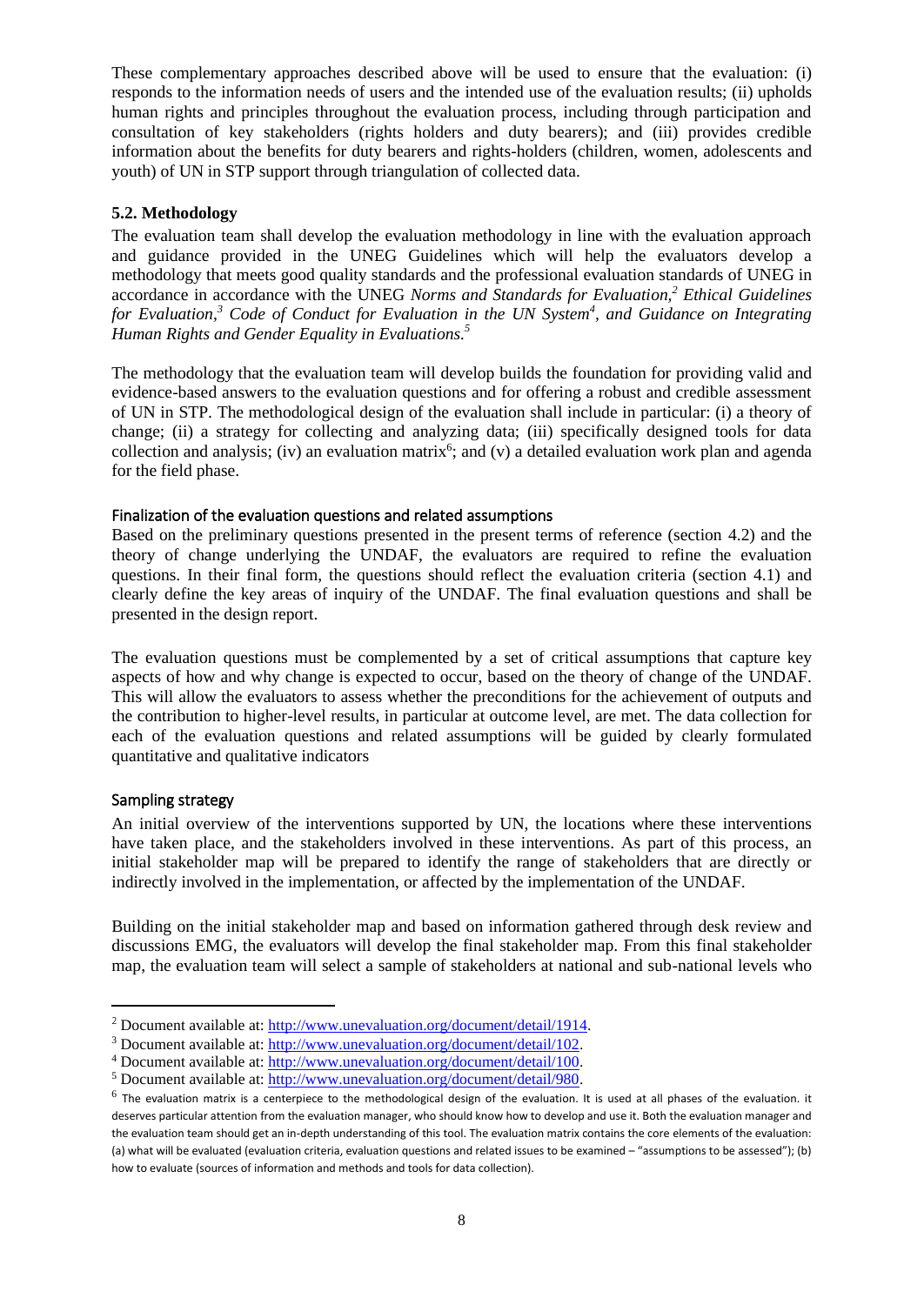will be consulted through interviews and/or group discussions during the data collection phase. These stakeholders must be selected through clearly defined criteria and the sampling approach outlined in the design/inception report. In the design/inception report, the evaluators should also make explicit what groups of stakeholders were not included and why. The evaluators should aim to select a sample of stakeholders that is as representative as possible, recognizing that it will not be possible to obtain a statistically representative sample.

The evaluation team shall also select a sample of sites that will be visited for data collection, and provide the rationale for the selection of the sites in the design report. The RCO will provide the evaluators with necessary information to access the selected locations, including logistical requirements and security measures, if applicable. The sample of sites selected for visits should reflect the variety of interventions supported by UN, both in terms of thematic focus and context. The final sample of stakeholders and sites will be determined in consultation with the evaluation manager/EMG, based on the review of the design/inception report.

#### **Data collection**

The evaluation will consider primary and secondary sources of information.

Primary data will be collected through semi-structured interviews with key informants at national and sub-national levels (government officials, representatives of implementing partners, civil society organizations, other United Nations organizations, donors, and other stakeholders), as well as group discussions with service providers and rights-holders (notably women, adolescents and youth) and direct observation during visits to selected sites. Surveys and questionnaires including participants in development programmes, UNCT members, and/or surveys and questionnaires involving other stakeholders could also be considered.

Secondary data will be collected through desk review**,** primarily focusing on annual work plans, work plan progress reports, monitoring data and results reports, evaluations and research studies (incl. previous evaluations, research by international NGOs and other United Nations organizations, etc.), surveys, census, data repositories of the UNDAF and its implementing partners, such as health clinics/centres. Particular attention will be paid to compiling data on key performance indicators of the UNDAF 2017-2022.

The evaluation team will ensure that data collected is disaggregated by sex, age, location and other relevant dimensions, such as disability status, to the extent possible. The data collection tools that the evaluation team will develop, which may include protocols for semi-structured interviews and group discussions, checklists for direct observation at sites visited or a protocol for document review, shall be presented in the design report.

### *Data analysis*

The evaluation matrix will be the major framework for analyzing data. The evaluators must enter the qualitative and quantitative data in the evaluation matrix for each evaluation question and each assumption. Once the evaluation matrix is completed, the evaluators should identify common themes and patterns that will help to answer the evaluation questions. The evaluators shall also identify aspects that should be further explored and for which complementary data should be collected, to fully answer all the evaluation questions and thus cover the whole scope of the evaluation

Adherence to a code of ethics and a human right based and gender sensitive approach in the gathering, treatment and use of data collected should be made explicit in the inception report. Perspective from both rights holders and duty bearers shall be collected

#### **Validation mechanisms**

All findings of the evaluation need to be firmly grounded in evidence. The evaluation team will use a variety of mechanisms to ensure the validity of collected data and information. These mechanisms include (but are not limited to):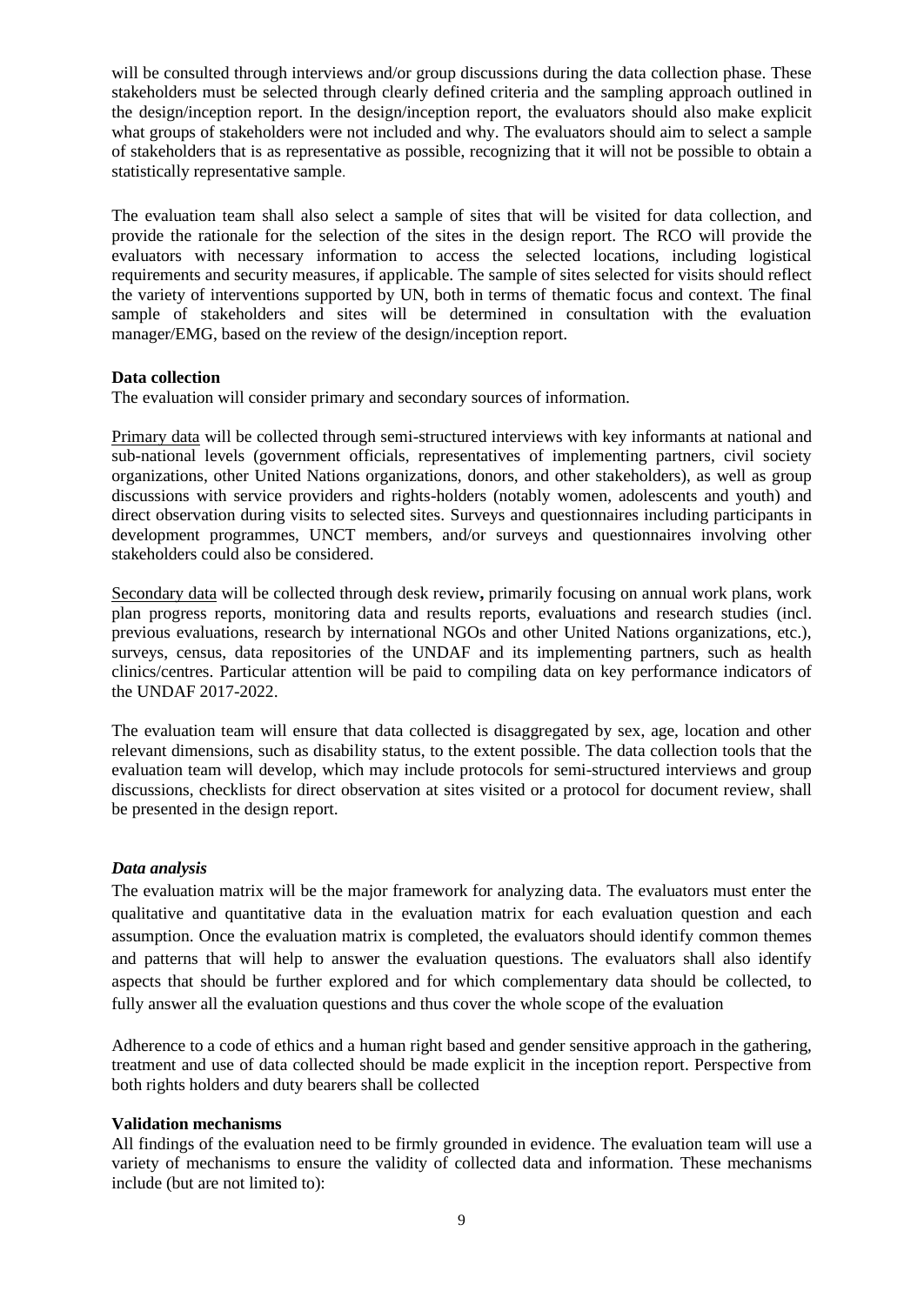- Systematic triangulation of data sources and data collection methods,
- Regular exchange with the evaluation manager/EMG;<br>• Internal evaluation team meetings to corroborate da
- Internal evaluation team meetings to corroborate data and information for the analysis of assumptions, the formulation of emerging findings and the definition of preliminary conclusions; and
- The debriefing meeting at the end of the field phase, when the evaluation team present the emerging findings and preliminary conclusions.

Data validation is a continuous process throughout the different evaluation phases. The evaluators should check the validity of the collected data and information and verify the robustness of findings at each stage of the evaluation, so they can determine whether they should further pursue specific hypotheses (related to the evaluation questions) or disregard them when there are indications that these are weak (contradictory findings or lack of evidence, etc.). The validation mechanisms will be presented in the design/inception report.

# **6. EVALUATION PROCESS**

.

The evaluation process can be broken down into five different phases that include different stages and lead to different deliverables: preparatory phase; design/inception phase; field phase; reporting phase; and phase of dissemination and facilitation of use. The evaluation manager and the evaluation team leader must undertake quality assurance of each deliverable at each phase and step of the process, with a view to ensuring the production of a credible, useful and timely evaluation.

The Evaluation consultant's team will be responsible for conducting the evaluation. This entails among other responsibilities designing the evaluation according to this terms of reference; gathering data from different sources of information; analyzing, organizing and triangulating the information; identifying patterns and causal linkages that explain UNDAF performance and impact; drafting evaluation reports at different stages (inception, draft, final); responding to comments and factual corrections from stakeholders and incorporating them, as appropriate, in subsequent versions; and making briefs and presentations ensuring the evaluation findings, conclusions and recommendations are communicated in a coherent, clear and understandable manner once the report is completed.

The evaluation process is expected to contain three phases: inception, data collection and field visit; and analysis and reporting.

### **6.1. Preparatory Phase**

The preparatory phase of the evaluation includes preparatory activities such as:

- Appointment of Evaluation manager/EMG.
- Establishment of the ECG.
- Development of the theory of change underlying the UNDAF.
- Compilation of background information and documentation on the country context and UNDAF for desk review by the evaluation team in the design/Inception phase.
- Drafting the terms of reference (ToR) for the UNDAF evaluation for review and approval.
- Publication of the call for consultancy.
- Completion of the annexes to the ToR for review and approval.
- Publication of the call for evaluation consultancy, and recruitment of the consultants to constitute the evaluation team.

# **6.2. Design/Inception Phase**

In the design phase, the activities will be carried out by the evaluation team, in close consultation with the evaluation manager/EMG and the ECG. This phase includes:

- Evaluation kick-off meeting between the evaluation manager/EMG and the evaluation team.
- Desk review of background information and documentation on the country context UNDAF, as well as other relevant documentation.
- Review and refinement of the theory of change underlying the UNDAF.
- Formulation of a final set of evaluation questions based on the preliminary evaluation questions provided in the ToR.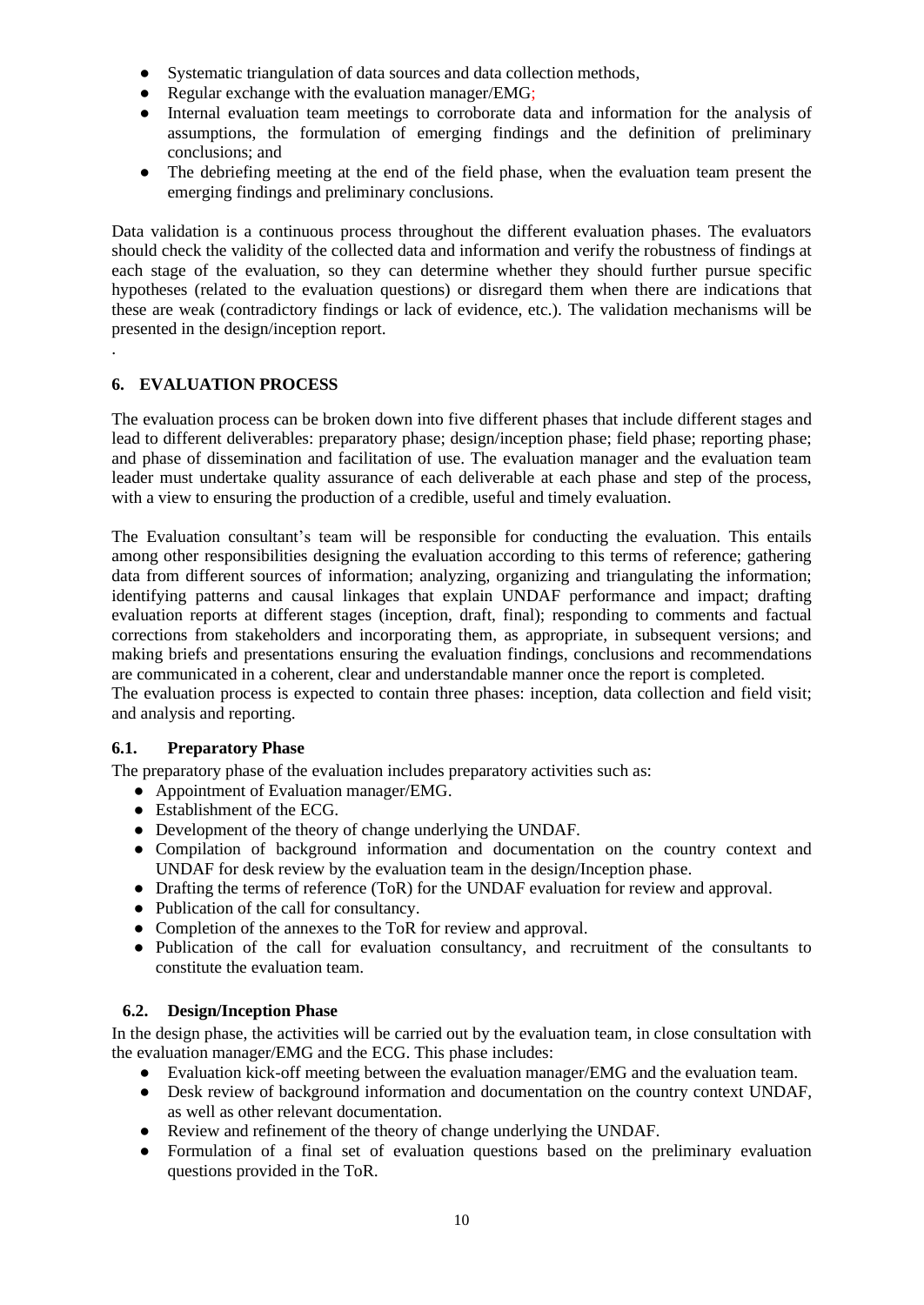- Development of a final stakeholder map and a sampling strategy to select sites to be visited and stakeholders to be consulted through interviews and group discussions.
- Development of a data collection and analysis strategy, as well as a concrete and feasible evaluation work plan and agenda for the field phase
- Development of data collection methods and tools, assessment of limitations to data collection and development of mitigation measures.

At the end of the design phase, the evaluation team will develop a design/inception report that presents a robust, practical and feasible evaluation approach, detailed methodology and work plan. The evaluation team will develop the design report in consultation with the evaluation manager/EMG and the ECG and submit for review. The template for the design report is provided in Annex C.

# **6.3. Field Phase**

The evaluation team will collect the data and information required to answer the evaluation questions in the field phase. Towards the end of the field phase, the evaluation team will conduct a preliminary analysis of the data to identify emerging findings that will be presented to the UNCT and the ECG. The field phase should allow the evaluators sufficient time to collect valid and reliable data to cover the thematic scope of the UNDAF. The field phase includes:

- Meeting with the UNCT to launch the data collection.
- Meeting of the evaluation team with relevant agencies staffs.
- Data collection at national and sub-national levels.

At the end of the field phase, the evaluation team will hold a debriefing meeting UNCT and the ECG to present the emerging findings from the data collection. The meeting will serve as a mechanism for the validation of collected data and information and the exchange of views between the evaluators and important stakeholders and will enable the evaluation team to refine the findings, formulate conclusions and develop credible and relevant recommendations.

### **6.4. Reporting Phase**

In the reporting phase, the evaluation team will continue the analytical work (initiated during the field phase) and prepare a **draft evaluation report**, taking into account the comments and feedback provided at the debriefing meeting at the end of the field phase. The draft report will be circulated to the ERG members for review. In the event that the quality of the draft report is unsatisfactory, the evaluation team will be required to revise the report and produce a second draft. On the basis of the comments, the evaluation team should make appropriate amendments, prepare the **final evaluation report** and submit it to the evaluation manager. The final report should clearly account for the strength of evidence on which findings rest to support the reliability and validity of the evaluation. Conclusions and recommendations need to clearly build on the findings of the evaluation. Each conclusion shall make reference to the evaluation question(s) upon which it is based, while each recommendation shall indicate the conclusion(s) from which it logically stems.

The evaluation report is considered final once it is formally approved by the evaluation manager/EMG. The final report should be compliant with UNEG quality checklist of evaluation reports.

### **6.5. Dissemination and Facilitation of Use Phase**

In the dissemination and facilitation of use phase, the evaluation team will develop a **PowerPoint presentation of the evaluation results** that summarizes the key findings, conclusions and recommendations of the evaluation in an easily understandable and user-friendly way.

A **communication plan** will be developed and implemented. Overall, the communication plan should include information on (i) target audiences of the evaluation; (ii) communication products that will be developed to cater to the target audiences' knowledge needs; (iii) dissemination channels and platforms; and (iv) timelines. At a minimum, the final evaluation report will be accompanied by a PowerPoint presentation of the evaluation results (prepared by the evaluation team) and an evaluation brief (prepared by the evaluation manager/EMG and communication officer).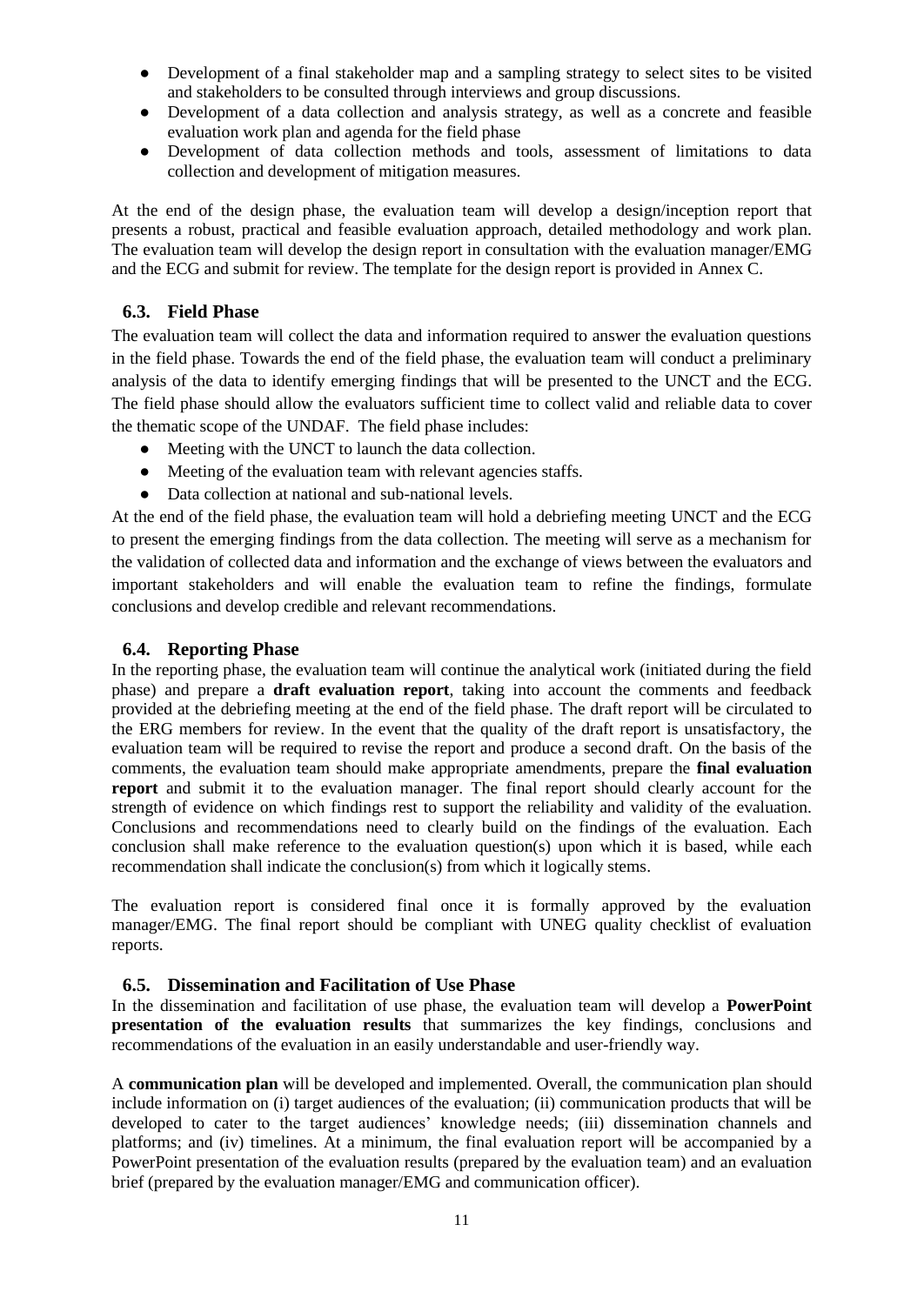Based on the final communication plan, the evaluation results should be shared with all agencies (incl. senior management), implementing partners, the ECG and other target audiences, as identified in the communication plan. If applicable, while circulating the final evaluation report to relevant units, these units contribute to prepare their response to recommendations that concern them directly to be consolidated by the evaluation manager/EMG. The **evaluation brief** (a concise note) will present the key results of the UNDAF, thereby making them more accessible to a larger audience.

# **7. EXPECTED DELIVERABLES AND REPORTING REQUIREMENTS**

The Evaluation team will be accountable for producing the following products/deliverables:

- − **Inception report:** The design report should translate the requirements of the ToR into a practical and feasible evaluation approach, methodology and work plan. It should include (at a minimum): (i) the evaluation approach and methodology (incl. the theory of change and sampling strategy); (ii) the final stakeholder map; (iii) the evaluation matrix (including the final evaluation questions, indicators, data sources and data collection methods); (iv) data collection tools and techniques (incl. interview and group discussion protocols); and (v) a detailed evaluation work plan and agenda for the field phase.
- **Presentation of the design report:** The PowerPoint will be delivered at an ECG meeting to present the contents of the design report and the agenda for the field phase. Based on the comments and feedback of the ECG, the evaluation manager/EMG, the evaluation team will develop the final version of the design report.
- − **Presentation of initial findings and provisional recommendations**: Presentation of initial findings and provisional recommendations- at the end of the field work, the Evaluation team will present their draft findings and provisional recommendations through a PowerPoint presentation summarizing the main findings recommendations and lessons learned and conclusions.
- − **Draft Evaluation Report**: A draft report should be 40-50 pages of length (without annexes). Draft report for comments by stakeholders should incorporate (as a minimum) the contents as Annex C.
- − **Final Evaluation Report**: A final evaluation report will encompass all key sections required in the draft report and will include additional stakeholder feedback. The final report needs to be clear, understandable to the intended audience and logically organized based on the comments received from stakeholders. The final evaluation report should be presented in a solid, concise and readable form and be structured around the issues in the Terms of Reference (ToR). The report will be prepared in accordance with UNEG guidance (Quality Checklist for Evaluation Reports). The Evaluation team is responsible for editing and quality control and the final report that should be presented in a way that directly enables publication.

# **8. INDICATIVE TIMEFRAME AND WORK PLAN**

The table below indicates the key activities that will be undertaken throughout the evaluation process, as well as their duration or specific dates for the submission of corresponding deliverables.

| <b>Key Evaluation Phases and Activities</b>                                                                                                  | Dates/Duration      | <b>Responsible/partners</b> |
|----------------------------------------------------------------------------------------------------------------------------------------------|---------------------|-----------------------------|
| <b>Preparatory Phase</b>                                                                                                                     |                     |                             |
| Preparation of letter for Government and other $2nd$ half of April<br>key stakeholders to inform them about the<br>upcoming UNDAF evaluation |                     | <b>RCO</b>                  |
| Appointment of Evaluation manager/EMG                                                                                                        | $2nd$ half of April | <b>RCO</b>                  |
| Establishment of the evaluation consultation<br>(ECG)                                                                                        | $2nd$ half of April | <b>RCO/UNCT</b>             |
| Development of the theory of change<br>underpinning the UNDAF (if needed)                                                                    | $2nd$ half of April | <b>RCO/UNCT</b>             |
| Compilation of background information and<br>documentation on the country context and the<br>UNDAF for desk review by the evaluation         | $2nd$ half of April | RCO/UNCT                    |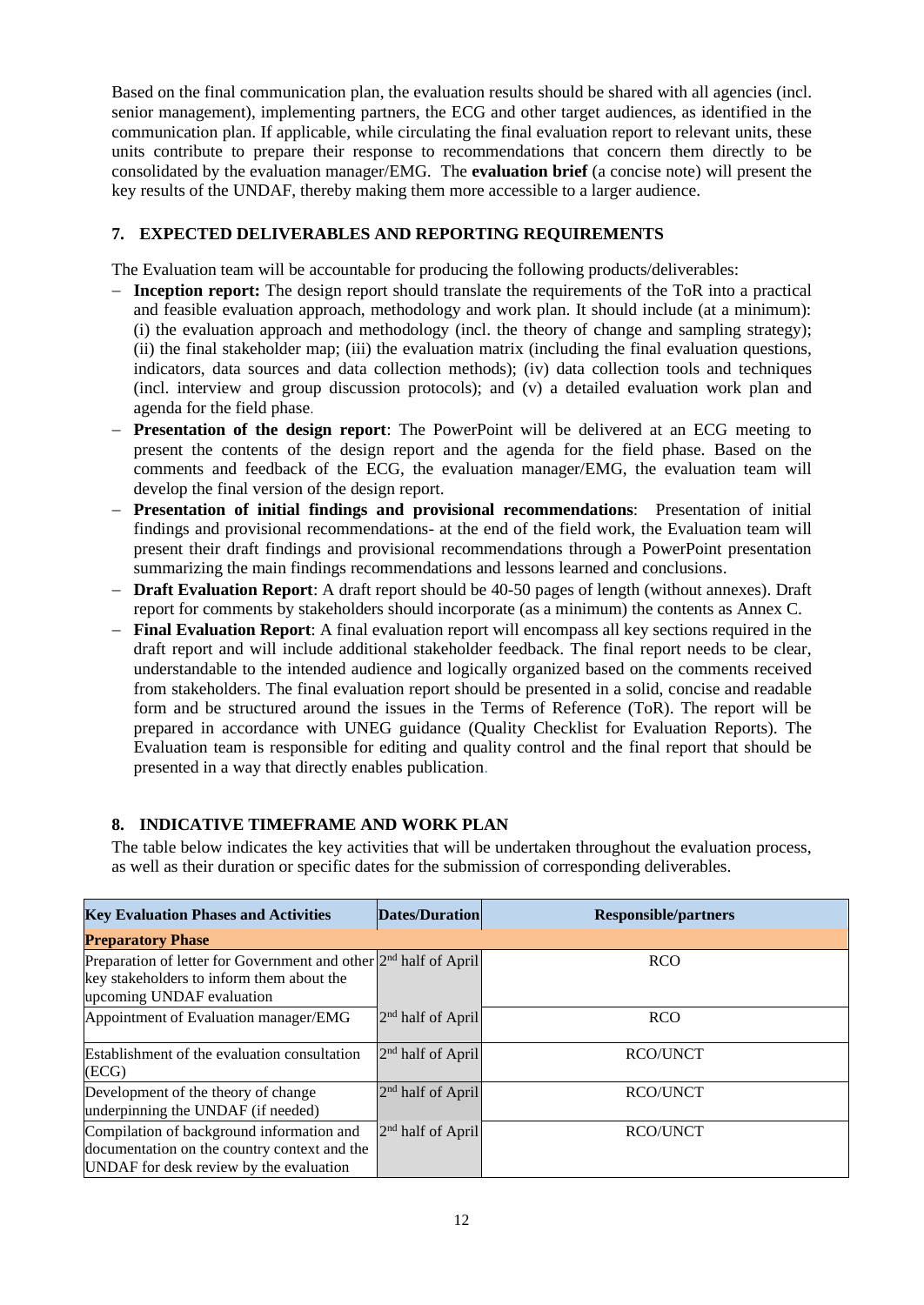| team                                                                                                                                                                                                                 |                             |                                                                                                                     |
|----------------------------------------------------------------------------------------------------------------------------------------------------------------------------------------------------------------------|-----------------------------|---------------------------------------------------------------------------------------------------------------------|
| Drafting the terms of reference (ToR), Review $2nd$ half of April<br>and approval of the ToR                                                                                                                         |                             | <b>RCO/UNCT</b>                                                                                                     |
| Publication of the call for evaluation<br>consultancy and Recruitment of the evaluation<br>team by the CO                                                                                                            | 2 <sup>nd</sup> half of May | <b>RCO</b>                                                                                                          |
| <b>Design Phase -</b>                                                                                                                                                                                                |                             | 14 working days $(1^{st}$ half of June 2021)                                                                        |
| Evaluation kick-off meeting between the<br>evaluation manager/EMG, the evaluation team                                                                                                                               |                             | <b>EM/EMG</b>                                                                                                       |
| Desk review of background information and<br>documentation on the country context and the<br>UNDAF (incl. bibliography and resources in<br>the ToR)                                                                  |                             | <b>Evaluation Team</b>                                                                                              |
| Drafting of the design report (incl. approach<br>and methodology, theory of change,<br>evaluation questions, final stakeholder map<br>and sampling strategy, evaluation work plan<br>and agenda for the field phase) |                             | <b>Evaluation Team</b>                                                                                              |
| Review of the draft design report by the<br>evaluation manager/EMG                                                                                                                                                   |                             |                                                                                                                     |
| Presentation of the draft design report to the<br>ECG for comments and feedback                                                                                                                                      |                             | <b>Evaluation Team</b>                                                                                              |
| Revision of the draft design report and<br>circulation of the final version to the<br>evaluation manager for approval                                                                                                |                             | <b>Evaluation Team</b>                                                                                              |
| <b>Field Phase</b>                                                                                                                                                                                                   |                             | 20 working days (2 <sup>nd</sup> half of June 2021)                                                                 |
| Data collection (incl. interviews with key<br>informants, site visits for direct observation,<br>group discussions, desk review, etc.)                                                                               |                             | <b>Evaluation Team</b>                                                                                              |
| Debriefing meeting to present emerging<br>findings and preliminary conclusions after<br>data collection                                                                                                              |                             | <b>Evaluation Team</b>                                                                                              |
| <b>Reporting Phase</b>                                                                                                                                                                                               |                             | 16 working days $(1st half of July 2021) - draft report$<br>5 working days $(2nd half of July 2021)$ – final report |
| Drafting of the evaluation report and<br>circulation to the evaluation manager                                                                                                                                       |                             | <b>Evaluation Team</b>                                                                                              |
| Review of the draft evaluation report by the<br>evaluation manager, the ECG                                                                                                                                          |                             | <b>EM/EMG</b>                                                                                                       |
| Drafting of the final evaluation report (incl.<br>annexes) and circulation to the evaluation<br>manager/EMG                                                                                                          |                             | <b>Evaluation Team</b>                                                                                              |
| <b>Dissemination and Facilitation of Use Phase</b>                                                                                                                                                                   |                             | <b>July 2021</b>                                                                                                    |
| Preparation of the management response                                                                                                                                                                               |                             | <b>RCO</b>                                                                                                          |
| Development of the communication plan and<br>preparation for its implementation                                                                                                                                      |                             | <b>RCO</b>                                                                                                          |
| Development of the presentation on the<br>evaluation results                                                                                                                                                         |                             | <b>Evaluation Team</b>                                                                                              |
| Development of the evaluation brief                                                                                                                                                                                  |                             | <b>RCO</b>                                                                                                          |
| Publication of the final evaluation report, the<br>evaluation brief and the management response                                                                                                                      |                             | <b>RCO</b>                                                                                                          |
| Dissemination of the evaluation report and the<br>evaluation brief to stakeholders                                                                                                                                   |                             | <b>RCO</b>                                                                                                          |

Once the evaluation team leader has been recruited, s/he will develop a detailed **evaluation work plan** in close consultation with the evaluation manager/EMG.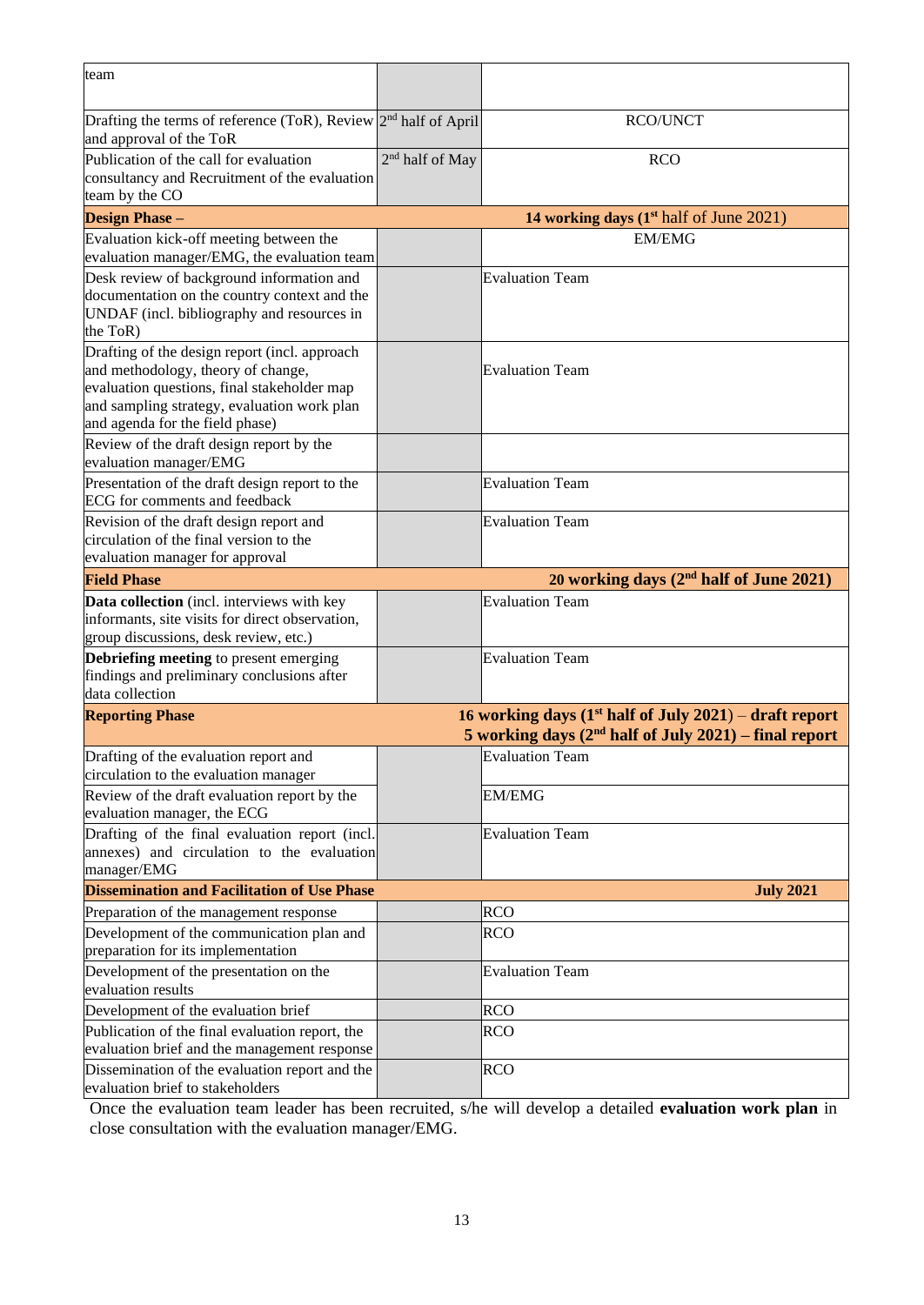# **9. GOVERNANCE AND MANAGEMENT ARRANGEMENTS OF THE EVALUATION**

Detailed governance structures and management arrangements of the evaluation is provided in the Annex A. key summary below:

### **UNDAF Evaluation Steering Committee**

The UNDAF/UNCF evaluation **Steering Committee** will be the body responsible for the proper conduct of UNCF evaluations. The National/UN Joint Steering Committee (JSC) of UNDAF/UNCF, co-chaired by the RC and a government representative, will typically assume this role.

The UNDAF Evaluation Steering Committee, comprised by the RC and UN Head of Agencies and government representatives, is the decision-making organ for the UNDAF evaluation. All key deliverables need to be validated by the UESC. The UESC is also the main body responsible for providing a written and agreed management response to the evaluation within a month of receiving the final evaluation report.

UNCT members or government agency counterparts not on the Steering Committee may opt to join the Consultative Group (defined below). The Steering Committee and the Consultative Group should be formed at the start of the evaluation.

All key deliverables need to be validated by the UESC. The UESC is also the main body responsible for providing a written and agreed management response to the evaluation within a month of receiving the final evaluation report.

# **Evaluation Manager/ Evaluation Management Group (UEMG)**

The Steering Committee will appoint an Evaluation Manager/ Evaluation Management Group (UEMG). The Evaluation Manager/Evaluation Management Group (UEMG) should not be and have not been involved in implementing a programme or a project to be evaluated, have a sound knowledge of the evaluation process and methodology, and understands how to abide by UNEG Evaluation Norms and Standards. Normally, it should be appointed from the RC Office. The RC and UNCT should ensure that the Evaluation Manager/EMG could operate within an environment and conditions conducive to an independent and unbiased evaluation management and is not subject to undue pressure from any interested party.

An UNDAF Evaluation Management Group (UEMG) will provide direct supervision and will function as the guardian of the independence of the evaluation. The UEMG is responsible for the dayto-day implementation of the evaluation including preparation of the ToR, hiring the consultant, supervising and guiding the consultant, reviewing and providing substantive comments on inception report, evaluation work plan, analytical framework and methodology.

The Steering Committee and the Evaluation Manager may also be supported by evaluation officers of agencies, particularly the regional evaluation advisors. When there is shortage of evaluation capacity or expertise within UNCT, such a support should be pro-actively sought.

### **Consultative Group**

The Steering Committee will invite government counterparts and other key stakeholders of UNCT agencies to form a **Consultative Group**. The Consultative Group should be sufficiently inclusive to represent various sectoral interests. Key stakeholders include civil society representatives, in particular those who could reflect interest of various social groups, including women and people who are "left behind", as well as international development or financing partners. The Group can also include UNCT members not on the Steering Committee, or non-resident agency representatives. The Consultative Group will provide inputs at key stages of evaluation, such as in the design and activity planning, the validation of findings and the forming of recommendations.

### **10. EVALUATION TEAM**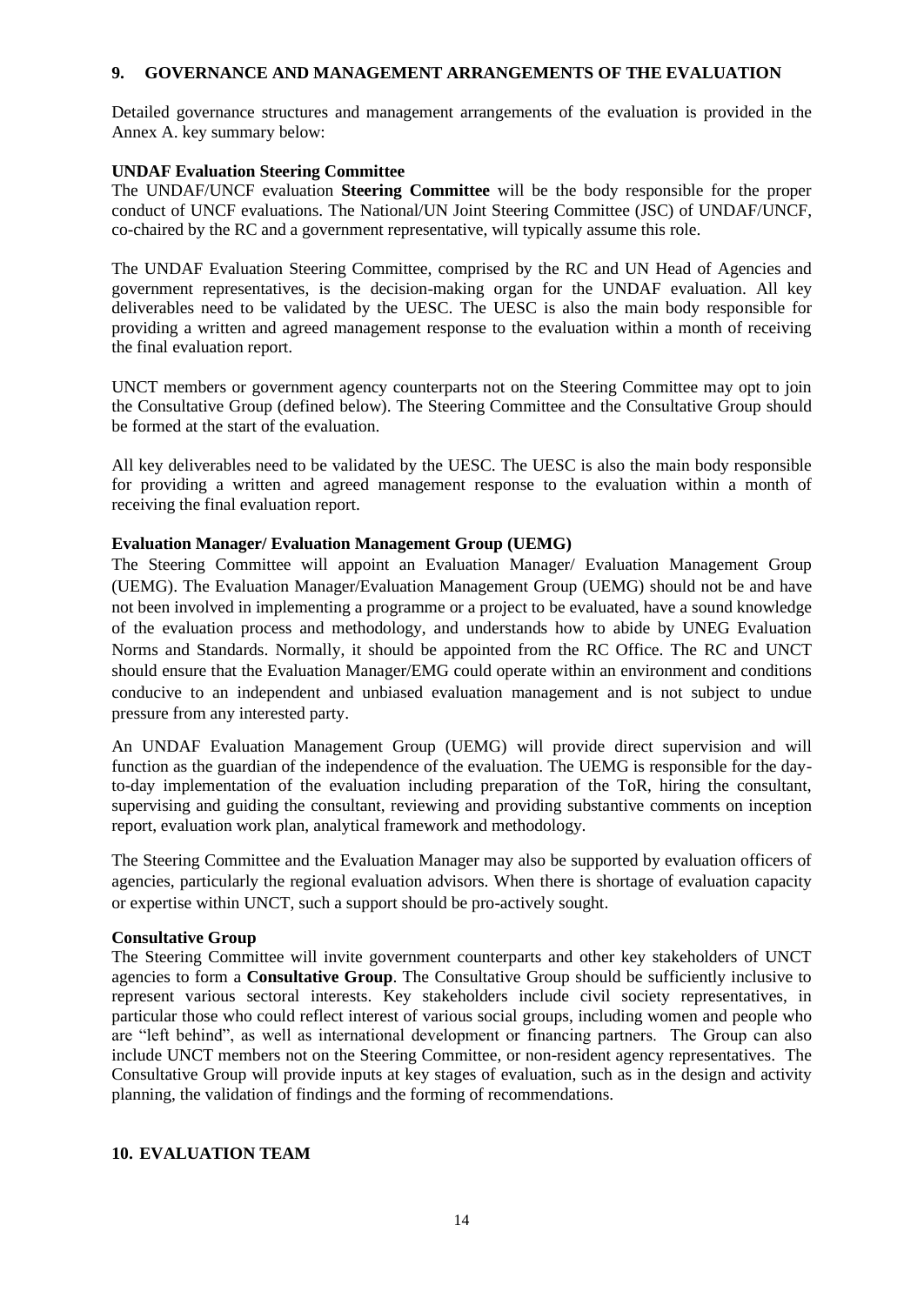The evaluation will be conducted by a team of independent, external evaluators, consisting of: (i) an evaluation team leader with extensive evaluation expertise with overall responsibility for carrying out the evaluation exercise, and (ii) 2 team members who will provide technical support in thematic areas relevant to the UNDAF, i.e. Social Cohesion, Good Governance and, Economic growth and resilience.

The evaluation team leader will be recruited internationally, while the evaluation team members will be recruited locally to ensure adequate knowledge of the country context. The evaluation team should have the requisite level of knowledge to conduct human rights- and gender-responsive evaluations and all evaluators should be able to work in a multidisciplinary team and in a multicultural environment. The duration of the consultancy **is 55 working days for** each consultant as outlined in the time frame above. The Team should have proven record of experience in conducting complex evaluations.

# **10.1. Roles and responsibilities of the Evaluation Team**

The team will undertake the following roles and responsibilities:

- $\checkmark$  Organizing the work and preparing an evaluation plan for the team;
- $\checkmark$  Conducting briefing and debriefing; and facilitating productive working relationships among the team members;
- $\checkmark$  Consulting with Evaluation Technical Committee and related partners to ensure the progress and the key evaluation questions are covered;
- $\checkmark$  Assuring the draft and final reports are prepared in accordance with the Terms of Reference,
- $\checkmark$  Facilitating the meeting to present the main findings and recommendations of the evaluation, and discussing the proposed action plan to implement recommendations including changes in contents and direction of the programme.

### **10.2. Specific tasks of the Evaluation Team**

#### **Team Leader**

The evaluation team leader will hold the overall responsibility for the design and implementation of the evaluation. S/he will be responsible for the production and timely submission of all expected deliverables in line with the ToR. S/he will lead and coordinate the work of the evaluation team and ensure the quality of all evaluation deliverables at all stages of the process. The team leader will undertake the following tasks:

- $\checkmark$  Taking the lead in contacting the UNDAF Evaluation Management Group regarding Evaluation-related methodological and planning aspects and ensure that the process is as participatory as possible;
- $\checkmark$  Organising the team meetings, assigning specific roles and tasks of the team members and closely monitor the work;
- $\checkmark$  Supervising data collection and analysis;
- $\checkmark$  Consolidating draft and final evaluation reports, and a proposed action plan with the support provided by team members;
- $\checkmark$  Completing the final Evaluation report, which incorporated comments of the UNDAF Evaluation Management Group and key stakeholders;
- $\checkmark$  Submitting the draft and final Evaluation report and a proposed action plan to UNDAF Evaluation Management Group and the RCO, on schedule;
- $\checkmark$  Presenting the results and facilitating the meeting Specific tasks of the team member.

### **` National consultants**

The national consultants will, under the leadership and supervision of the Team Leader, contribute to the literature review and data collection process by reviewing documents, data quantitative and qualitative, and by conducting interviews, focus groups, workshops, etc.…; Collect relevant quantitative and qualitative data, perform analyzes of collected data; Carry out field visits with the main expert in the intervention areas to meet with partners and beneficiaries; Write their assigned sections of the evaluation report; Ensure internal quality assurance and assist in the development of revised versions of the evaluation report, such as:

 $\checkmark$  Follow the tasks assigned by the team leader meeting the Evaluation working timetable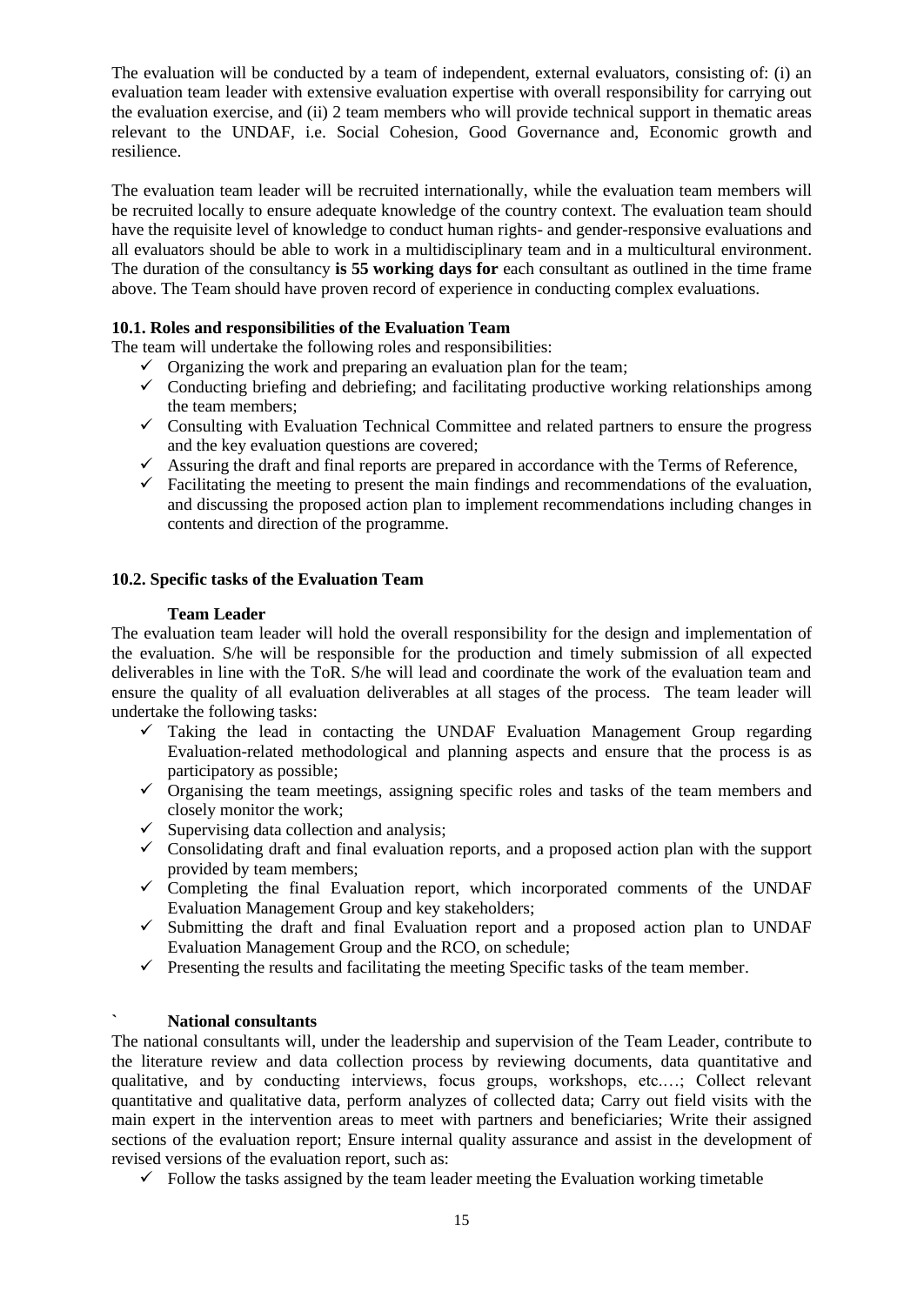- $\checkmark$  Data collection and analysis
- $\checkmark$  Providing written and verbal inputs to the Team Leader for the development of the evaluation reports – drafts and final
- $\checkmark$  Participating in all meetings as per guidance provided by the Team Leader
- $\checkmark$  Collecting all comments on the Evaluation report and participating in the report revision process

# **10.3. Qualifications and Experience of the Evaluation Team**

### **Team Leader**

The competencies, skills and experience of the evaluation team leader should include:

- Master's degree in international development, gender, economics, evaluation, social sciences or related fields;
- A minimum of 10 years of professional experience specifically in the area of evaluation of international development initiatives and development organizations. Results based management and knowledge of the UN architecture and modus operandi will be required.
- Extensive knowledge of, and practical experience in programme development, planning and implementation, including experience in the UN development cooperation system, experience in doing UNDAF reviews/evaluation;
- **EXECUTE:** Strong experience and knowledge in the five UNDAF Programming Principles: human rights (the human rights-based approach to programming, human rights analysis and related mandates within the UN system), gender equality (especially gender analysis), environmental sustainability, results-based management, and capacity development.
- Be exposed and have prior experience of working in international development- working with multi stakeholders including Government especially in Africa
- Have strong research and analytical skills, communication (oral and written), facilitation and management skills with specific experience in undertaking evaluations;
- Sound leadership and organizational skills- demonstrating experience of have managed and lead an evaluation team
- Fluency in spoken and written English; knowledge of Portuguese, Spanish or French language is considered to be an asset.

### **National Consultant** (for Social Cohesion area)

The competencies, skills and experience of the evaluation team leader should include:

- Master's degree in social sciences, development economics or related field;
- Specializing in development and monitoring and evaluation
- Minimum of 5 years of experience in evaluation exercises for development strategies / programs on social cohesion.
- Experience in development issues (with focus on health, education, social protection and others social sector);
- Knowledge of the national political, economic and social context, public policies and reforms undertaken, national institutions and the donor community;
- A good understanding and knowledge of bilateral and multilateral cooperation, United Nations agencies, and their planning and programming tools;
- A good knowledge of the gender and the human rights-based approach

### **National Consultant** (governance & Economic Growth and resilience area)

The competencies, skills and experience of the evaluation team leader should include:

- Master's degree in social sciences, development economics or related field;
- Specializing in development and monitoring and evaluation
- Minimum of 5 years of experience in evaluation exercises for development strategies / programs on governance & Economic Growth and resilience.
- Experience in development issues (with focus on governance & Economic Growth and resilience)
- Knowledge of the national political, economic and social context, public policies and reforms undertaken, national institutions and the donor community;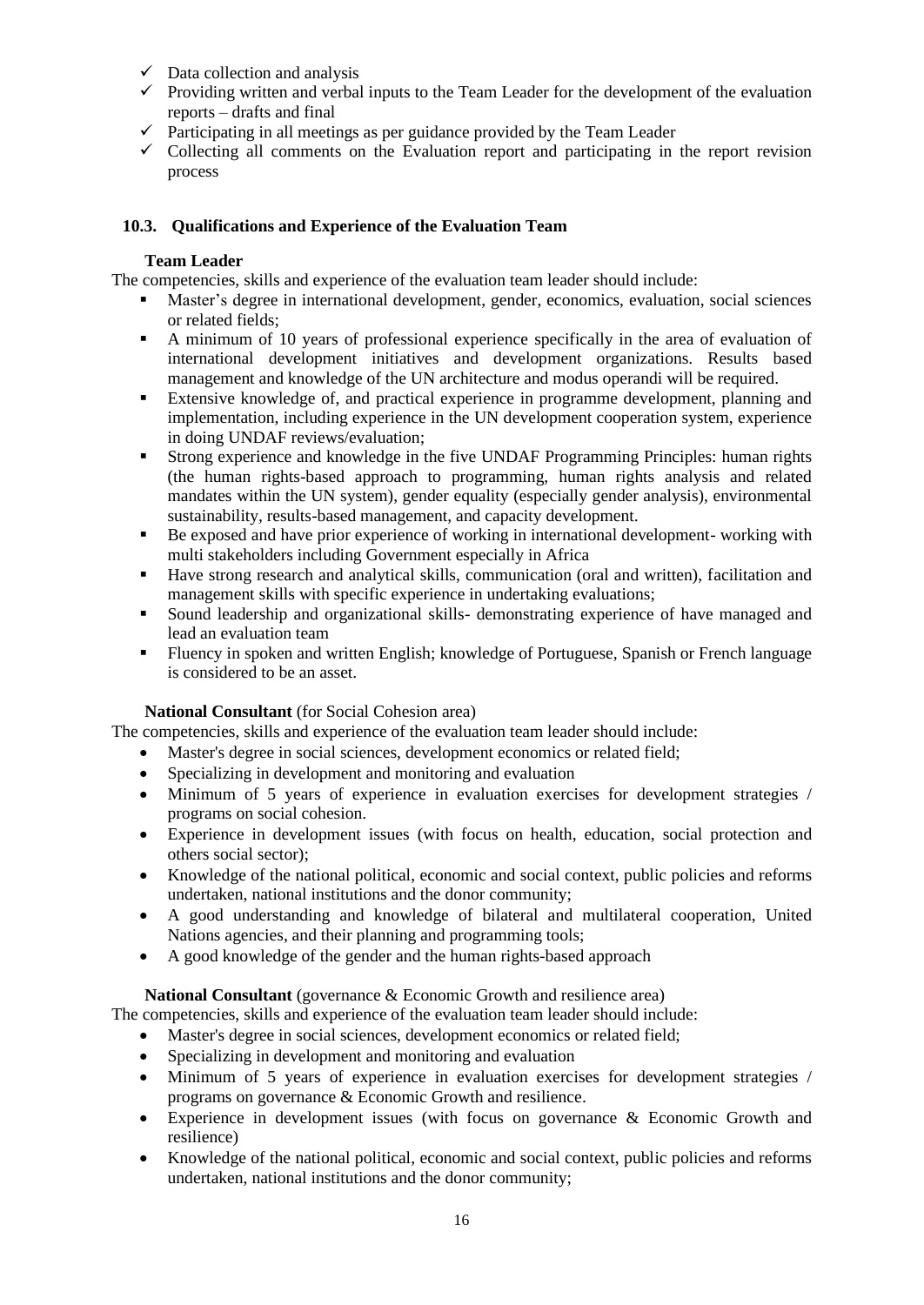- A good understanding and knowledge of bilateral and multilateral cooperation, United Nations agencies, and their planning and programming tools;
- A good knowledge of the gender and the human rights-based approach

# **10.4. Budget and Payment Modalities**

The payment of fees will be based on the submission of deliverables, as follows:

| Upon approval of the design report                                                                        |  |
|-----------------------------------------------------------------------------------------------------------|--|
| Upon submission of a draft final evaluation report of satisfactory quality                                |  |
| Upon approval of the final evaluation report and the PowerPoint presentation of the<br>evaluation results |  |

In addition to the daily fees, the evaluators will receive a daily subsistence allowance (DSA) in accordance with the UN Duty Travel Policy, using applicable United Nations DSA rates for the place of mission. Travel costs will be settled separately from the consultancy fees.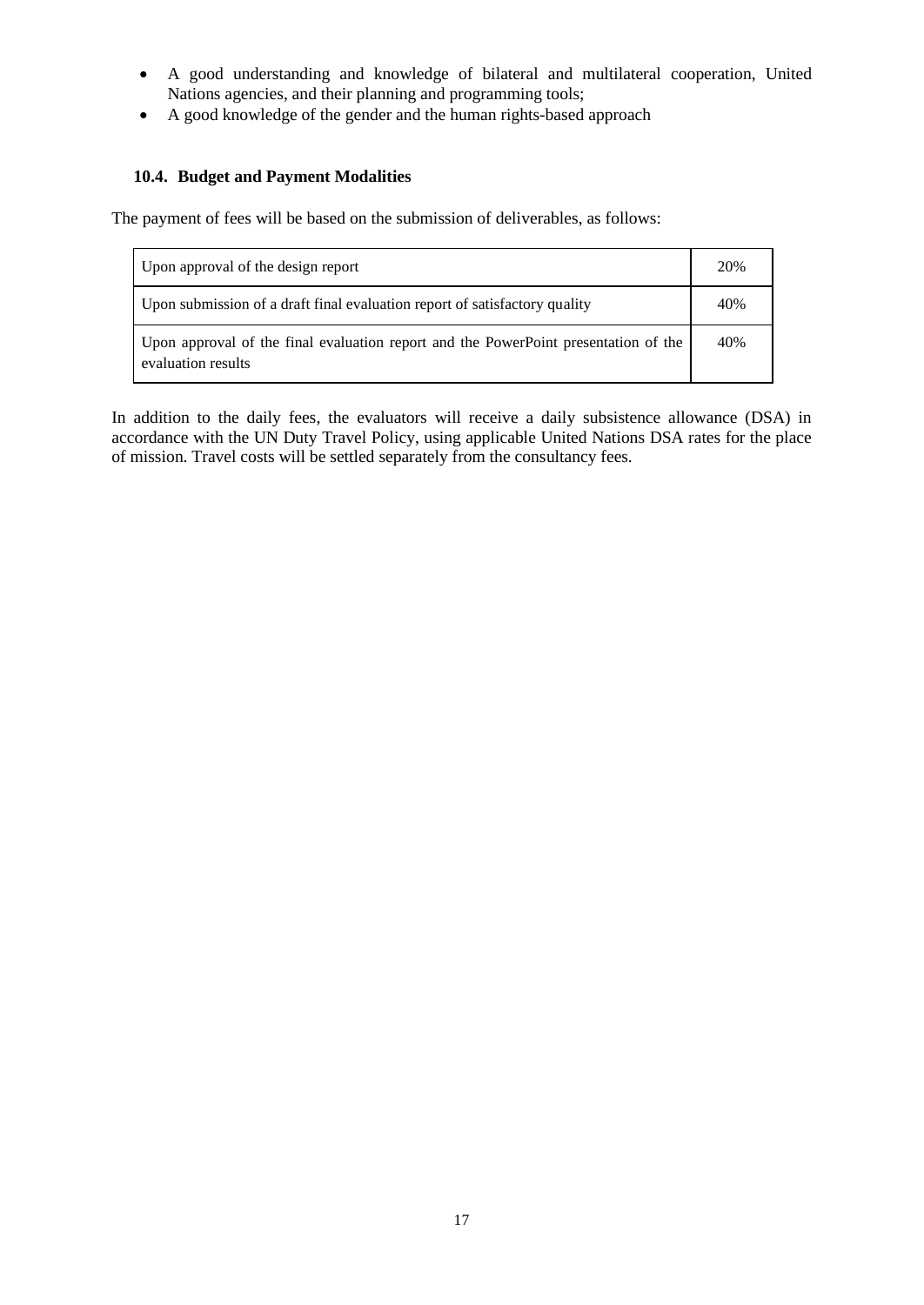# 11. Bibliography and Resources

The following documents and annexes will be made available to the evaluation team upon recruitment:

# UN and UNEG documents

- 1. Interim UNCF Evaluation Guideline
- 2. UNEG Norms and Standards for Evaluation*,* <http://www.unevaluation.org/document/detail/1914>
- 3. Ethical Guidelines for Evaluatio*n,* <http://www.unevaluation.org/document/detail/102>
- 4. Code of Conduct for Evaluation in the UN system*,* <http://www.unevaluation.org/document/detail/100>
- 5. Guidance on Integrating Human Rights and Gender Equality in Evaluations*,*  <http://www.unevaluation.org/document/detail/980>
- 6. <http://www.uneval.org/document/guidance-documents>
- 7. [http://www.unwomen.org/en/how-we-work/un-system-coordination/promoting-un](http://www.unwomen.org/en/how-we-work/un-system-coordination/promoting-un-accountability)[accountability](http://www.unwomen.org/en/how-we-work/un-system-coordination/promoting-un-accountability)
- 8. <http://www.unevaluation.org/document/detail/607>
- 9.

# **National strategies, policies and action plans**

- 10. National Transformation Agenda 2030 (2015)
- 11. Plan national de development durable de São Tomé et Príncipe 2020-2024 (2019)
- 12. Relevant national strategies and policies for each thematic area of programming;
- 13. Plan National du développement de la santé (2017-2021) ;
- 14. Relevant national strategies and policies for each thematic area of programming
- 15. Stratégie intégrée pour la santé de reproduction, maternelle, néonatale, infantile, adolescent et nutrition 2019-2023 (2018) ;
- 16. Plan d'Action pour l'accélération de la planification familiale 2018-2021 (2017) ;
- 17. Stratégie Nationale de Développement de la Statistique 2018-2021 (2017) ;;
- 18. Stratégie Nationale de lutte contre la violence basée sur le genre 2019-2023 (2020)
- 19. Stratégie Nationale pour la promotion du Genre 2019-2026
- 20.

### **UN STP programming documents**

- 21. United Nations Development Assistance Framework (UNDAF) 2017-2022
- 22. United Nations Common Country Analysis/Assessment (CCA) 2015
- 23. Joint annual /biannual work plans
- 24. Joint programme documents
- 25. Mid-term reviews of interventions/programmes in different thematic areas of the UNDAF
- 26. UN STP resource mobilization strategy

### **M&E documents**

- 27. UNDAF M&E Plan 2017-2022
- 28. UNDAF annual results plans and reports
- 29. Monitoring reports

### **Other documents**

- 30. Meeting agendas and minutes of joint United Nations working groups
- 31. Donor reports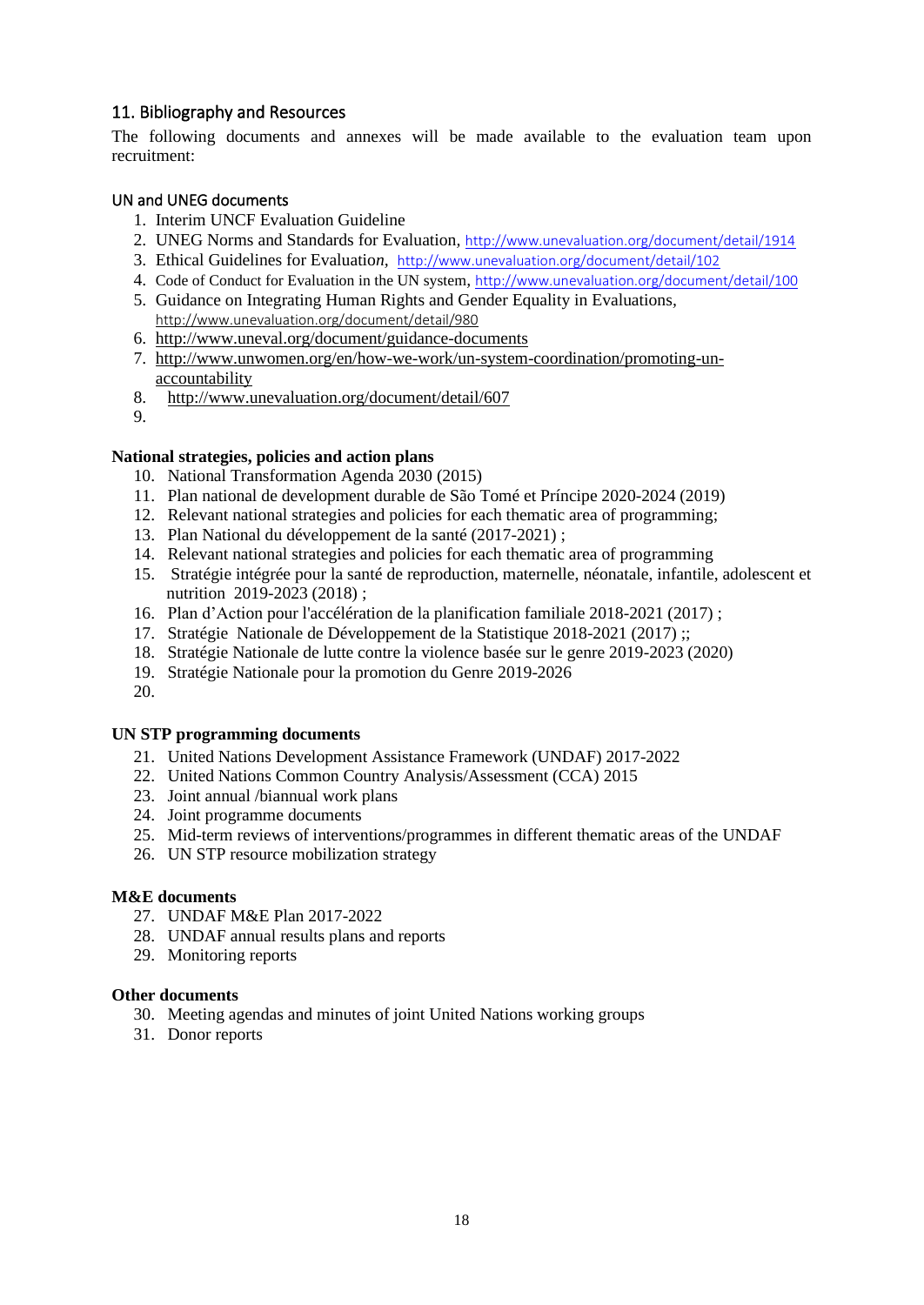### *ANNEXES*

### *Annexe A: Roles and responsibilities of Evaluation Governance and Management Arrangements*

#### **Steering Committee**

The **Steering Committee** is responsible for ensuring the UNCF evaluation is conducted in a timely manner and through proper process, so as to meet quality standards and be useful to the UNCT and to stakeholders. Specifically, the Steering Committee will:

- $\checkmark$  decide on the timing of the UNCF evaluation in consultation with government counterparts and invite the counterpart officials and other key stakeholders to form a Consultative Group;
- $\checkmark$  inform UNDCO of the launch of the evaluation, so that an Evaluation Advisor can be assigned, and inform UNEG in order to obtain necessary support;
- $\checkmark$  appoint the Evaluation Manager;
- $\checkmark$  provide sufficient resources to conduct the evaluation adequate budget should have been allocated in advance but, if needed, adjust it based on actual estimates made by the Evaluation Manager and agree on the funding sources;
- $\checkmark$  ensure that office staff give the Evaluation Team their full support;<br> $\checkmark$  annrove the terms of reference:
- approve the terms of reference;
- $\checkmark$  approve the Evaluation Team proposed by the Evaluation Manager and cleared by the UNDCO Evaluation Advisor;
- $\checkmark$  ensure the Evaluation Team has access to information and stakeholders:
- $\checkmark$  comment on the draft report, using an audit trail:
- $\checkmark$  approve the final report after the clearance (with external quality check) by the UNDCO Evaluation Advisor;
- $\checkmark$  prepare the Management Response, in consultation with all UNCT members;
- $\checkmark$  organize a stakeholder workshop once the final report is ready
- $\checkmark$  transmit the report to UNDCO to be placed on global/regional platforms and to relevant offices at regional level, at the agency headquarters; and
- $\checkmark$  take measures to disseminate the evaluation, and promote the use of evaluation and lesson learning.

#### **Evaluation Manager/Evaluation Management Group**

The **Evaluation Manager** is responsible for managing the entire process: ensuring that the evaluation is properly conducted, managing the validation and quality-control process, and making sure that the report fulfils the terms of reference. The Evaluation Manager will:

- $\checkmark$  conduct the preparatory work needed to define the scope and the evaluation questions by mapping activities, stakeholders and available secondary data (such as evaluation reports, results monitoring data and statistics);
- $\checkmark$  draft the terms of reference, circulate them to the Steering Committee and Consultative Group for comment and obtain approval from the Steering Committee and clearance from the Evaluation Advisor at UNDCO;
- $\checkmark$  draw-up the initial budget estimate based on the number and levels of Evaluation Team members, the estimated cost of activities required and the availability of secondary data, and obtain approval from the Steering Committee;
- $\checkmark$  recruit the Evaluation Team and obtain approval of Team choices from the Steering Committee and clearance from the Evaluation Advisor at UNDCO;
- $\checkmark$  provide the Evaluation Team with all the information it needs to conduct the evaluation efficiently and effectively (activity map, stakeholder map, secondary data, etc.) and arrange briefings by UNCT members and Programme Managers on their respective programmes and activities;
- $\checkmark$  organize theory-of-change workshops with the Evaluation Team and UNCT members; (receive and review the inception report prepared by the Evaluation Team, have it reviewed by the Evaluation Advisor of UNDCO, and advise the Evaluation Team on revisions, if needed;
- ✓ facilitate evaluation activities, assist the Evaluation Team in gaining access to stakeholders and additional information, and arrange meetings and logistics;
- $\checkmark$  receive the consolidated first draft of the evaluation and conduct a pro forma quality check (structure and format, compliance with the terms of reference);
- $\checkmark$  send the first draft to the Evaluation Advisor at UNDCO for the record;
- $\checkmark$  manage the validation process by circulating the draft for comment to the Steering Committee, Consultative Group and any other key stakeholders, ensuring all comments and responses are properly recorded, using an audit trail;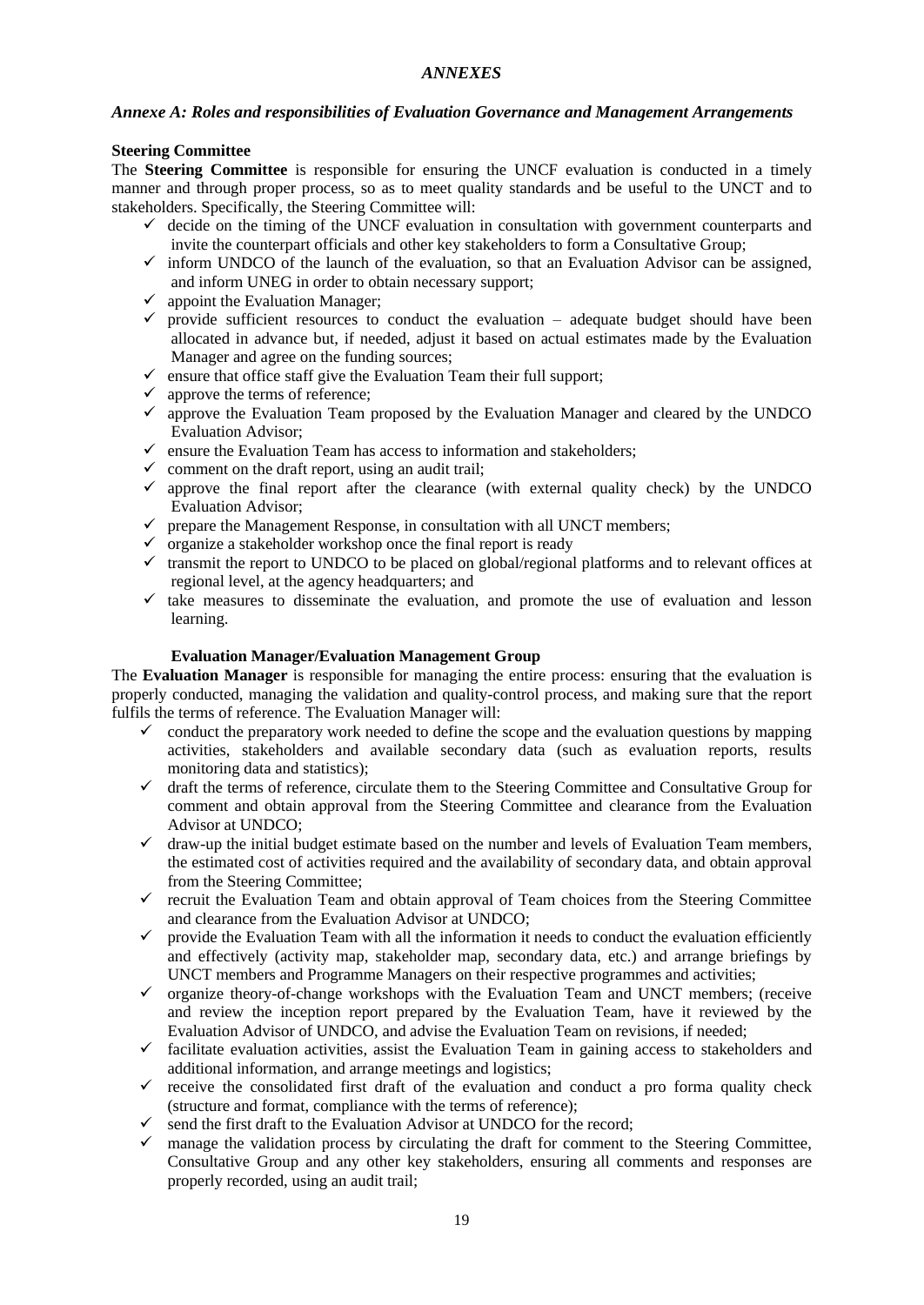- $\checkmark$  send comments to the Evaluation Team for draft revision;
- $\checkmark$  send the revised draft and the audit trail to the Evaluation Advisor for an external quality check and request that the Evaluation Team revise the report if necessary;
- $\checkmark$  send the final report to the Evaluation Advisor and obtain clearance for payment of the Evaluation Team (if the report has met the criteria of the external quality check);
- ✓ prepare for and manage the stakeholder workshop (see Section 13 on *Stakeholder workshop*);
- arrange a debriefing of individual UNCT members to obtain Evaluation Team feedback in a safe space;
- $\checkmark$  complete the Evaluation Report for publication and dissemination; and
- support the dissemination activities of the Steering Committee.
- ✓

For the quality control of the Terms of Reference, the inception report and the final evaluation report – including for the external quality check by UNDCO, UNEG Quality Checklists (2010) should be used.

#### **Consultative Group**

The **Consultative Group** will support the evaluation process, ensuring, in particular, that the evaluation properly addresses the issues of importance to different ministries/agencies and other key stakeholders involved and that the evaluators gain access to relevant informants and information sources. In addition to promoting ownership of and buy-in to the evaluation results, the Consultative Group will also:

- $\checkmark$  review and comment on the terms of reference;
- ✓ facilitate the evaluation process, helping the team to identify and gain access to government and other stakeholders;
- $\checkmark$  comment on the draft report;
- $\checkmark$  support the organization of the stakeholder workshop; and
- $\checkmark$  facilitate maximum in-country dissemination of the report.

#### **Evaluation Advisor**

The **Evaluation Advisor** of UNDCO will oversee the process to ensure the independence and quality of the evaluation. The Evaluation Advisor will:

- $\checkmark$  clear the selection of the Evaluation Team, confirming the professional credentials of the team members and the absence of any conflicts of interest;
- $\checkmark$  establish a hotline for the Evaluation Team, to be used if the Team encounters risks to the independent conduct of the evaluation;
- $\checkmark$  review the inception report, checking if the approach and the methodology proposed are of professional quality;
- $\checkmark$  receive the first and final draft of the report and the audit trail to ensure the transparency of the process and ascertain that the Evaluation Team was not subject to undue pressure to alter the contents of the report; and
- $\checkmark$  conduct an external quality check of the draft report and clear payment to the Evaluation Team once any outstanding issues have been addressed satisfactorily.

#### Furthermore, **UNDCO** should:

- $\checkmark$  provide a global platform for the public dissemination of the report;
- $\checkmark$  occasionally synthesize findings and compile lessons learned from UNCF evaluations and feed them back into advice to UNCTs, agency management and governing bodies, as appropriate; and  $\checkmark$  keep a record of the drafts and audit trail in a depository.
- 

**UNEG**, in its supporting role, will:

- ✓ provide technical advice for guidance materials, as well as for individual cases, on request;
- $\checkmark$  support UNDCO in its oversight role, if necessary, providing in-kind support (staff time) from its members during the transition period;
- $\checkmark$  support the development of further guidance materials, tools and templates, a draft policy framework and other supporting materials during and after the transition period; and
- $\checkmark$  facilitate the coordination of agency evaluations, to the extent possible, as inputs to the UNCF evaluations.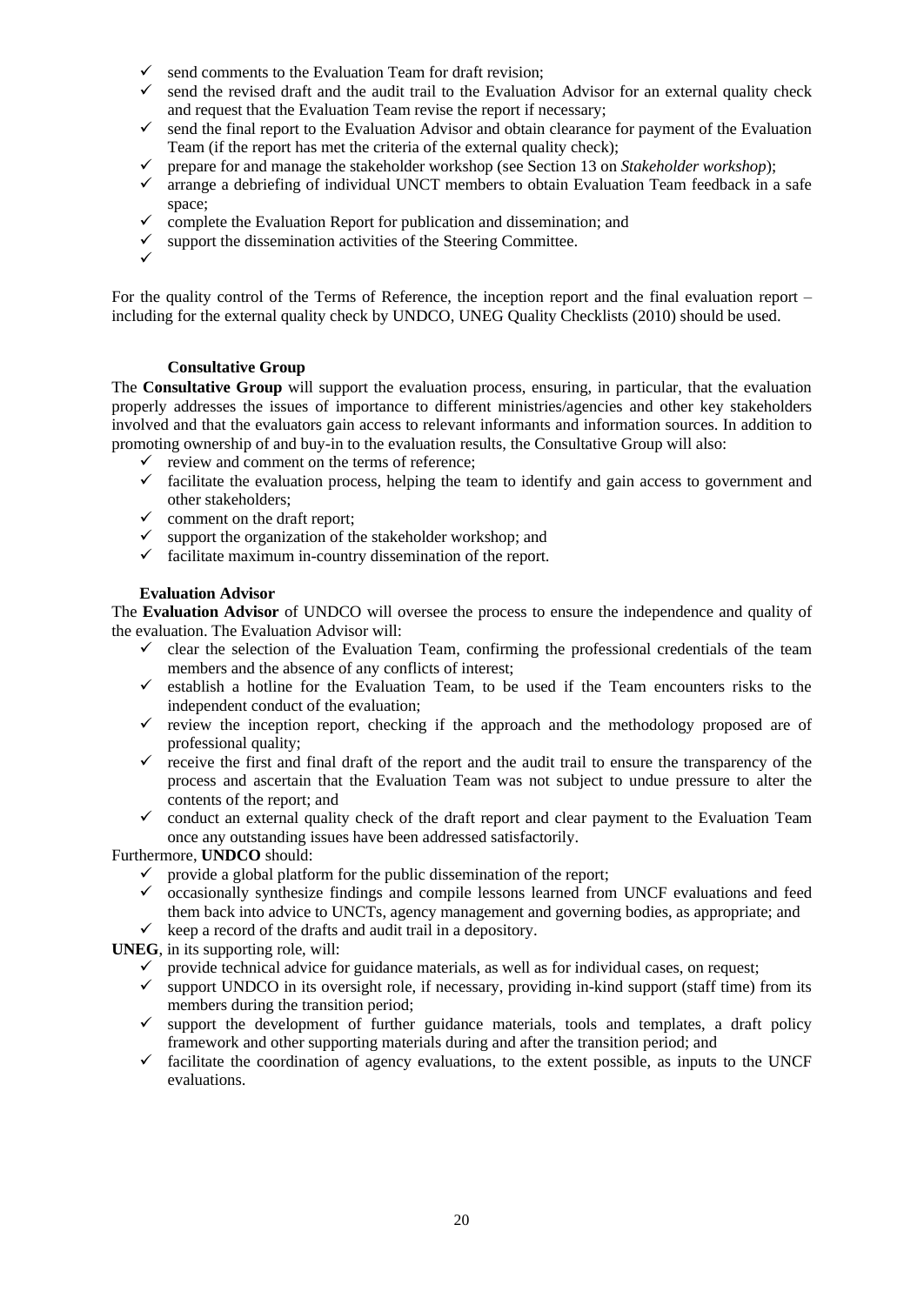### *Annexe B: Brief description of the Joint Programme funded by the Joint SDG Fund*

The Joint Programme (JP) on Social Protection is supporting the Ministry of Labor, Solidarity, Family and Professional qualification (MLSFPQ) to fully implement a unique Social Registry (SR) to enable its use by several targeted social programmes. Despite, it builds on the current support given by the World Bank to the MLSFQ to update the cash transfer beneficiary database, the SR has the aim to be linked with different monitoring information systems of social programmes, including in the areas of health and education. Hence, the SR is expected to be effectively linked to a set of interventions aimed at improving the access of vulnerable and extreme poor families not only to cash transfer schemes, but also to social services in three on six districts of the country. The main objective of the JP is to accelerate some key SDG targets by fostering synergies through cross-sectoral coordination while expanding social protection coverage. In achieving so, the JP is supporting the Ministry or Health, Ministry of Education and the MLSFPQ to link sector interventions to the SR, including: 1) parental education programme; 2) youth engagement in the social sector; 3) access to a health services package, including an individual health monitoring and case management (possible thanks to the interoperability of the Social Registry and the DHIS2 individual tracker module). By 2022 it is expected that the Single Registry is fully implemented in three districts with an adequate legal and normative framework and ready to be scaled out and scaled up and that all families benefiting from the Vulnerable Family Programme (cash transfers targeting children) and identified as vulnerable in the social registry have had access to parental education, access to basic health and ensure access of vulnerable children to education (particularly pre-schooling). The Joint Programme is also expected to mitigate the negative effects COVID-19 on the vulnerable and extreme poor household by fostering the development of an infrastructure that will be able to respond to negative shocks in a timely manner through adequate social protection mechanisms linked to priority access to social services.

# *Expected results and impact*

The outcome of the JP is the same as of the **UNDAF component that focus on social cohesion** and states that:" Disparities and inequalities are reduced at all levels through the full participation of vulnerable and prioritized groups, and the development and use by these groups, of social protection services and basic social services".

Four outputs are foreseen to address the specific objectives put forward in the STP social protection policy and strategy which focuses on coordination and monitoring tools to allow the expansion of social protection programmes and in doing so also addressing related objectives such as providing new skills to young people from vulnerable families. Four (4) participating UN agencies are responsible of achieving these outputs, contributing to the achievement of the JP's desired outcome: UNICEF (Lead Agency), UNDP (Administrative Agency), WHO and ILO.

- **Output 1.1:** Target vulnerable population is mobilized, informed, and registered in the Social Registry in three districts. Main PUNO: ILO in close coordination with World Bank.
- **Output 1.2:** Individual data of targeted vulnerable population in the Social Registry are monitored through DHIS2. Main PUNO: UNDP in close coordination with ILO and WHO.
- **Output 1.3:** Access of targeted vulnerable households in the Social Registry to social services, including parental education and health services, is boosted. Main PUNO: UNICEF in close coordination with ILO, WHO and UNDP.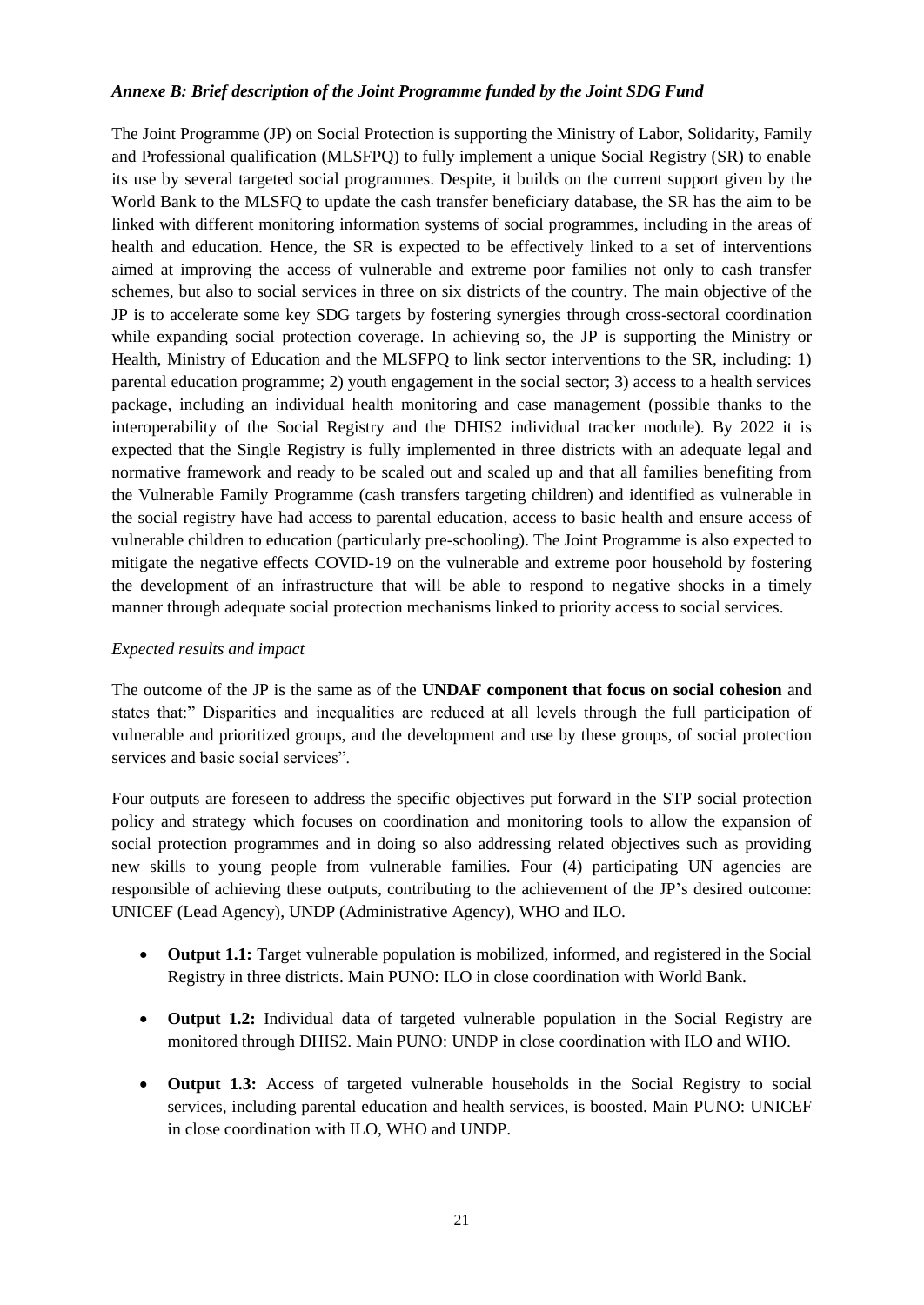• **Output 1.4:** Young people capacity to support the provision of social services across different sectors is developed. Main PUNO: UNDP in close coordination with UNICEF and ILO.

The outputs in the JP are interconnected. Registering all the poor and vulnerable population on the social registry will allow the DPSS to overcome the limitations of the current registry of beneficiary that focus only on those demographic groups eligible for the child and extreme poverty centred cash transfer. In order to connect programmes that target different groups and socioeconomic profile among the vulnerable groups the SR need to be much broader in scope – different type of information is required – and in scale – a population larger than the narrowly defined extreme poor need to be incorporated. Connecting the SR information with the DHIS2 individual track and the MIS of the cash transfer programmes and parental education will allow the DPSS to implement both case management and effective referral based on the needs of families and individuals, boosting access of the vulnerable and the poor to social services as described in output 4. Finally, in order to boost the capacity of the system to implement case management in a meaningful way, the youth engagement component will support workers in sectoral platforms in the activities linked to parental education.

# *SDG Acceleration*

SDG Targets directly addressed by the Joint Programme

- SDG 1.3 Implement nationally appropriate social protection systems and measures for all, including floors, and by 2030 achieve substantial coverage of the poor and the vulnerable
- SDG 2.2 By 2030, end all forms of malnutrition, including achieving, by 2025, the internationally agreed targets on stunting and wasting in children under 5 years of age, and address the nutritional needs of adolescent girls, pregnant and lactating women and older persons
- SDG 3.8 Achieve universal health coverage, including financial risk protection, access to quality essential health-care services and access to safe, effective, quality and affordable essential medicines and vaccines for all
- SDG target 4.2 By 2030, ensure that all girls and boys have access to quality early childhood development, care and pre-primary education so that they are ready for primary education.
- SDG target16.2 End abuse, exploitation, trafficking and all forms of violence against and torture of children

# *Theory of Change*

The ToC for the SDG acceleration is based on the integration and coordination of different interventions currently taken place (or planned to take place) as part of the implementation of STP Social Protection Policy and Strategy and of specific sectoral policies in a standalone manner. The main tool to enable the integration and coordination process is a common database, the SR, that will help identify vulnerable families that will have priority access to both social protection programmes, particularly cash transfers, and social services. In the absence of coordination and integrating tools such as the SR, the DHIS2 with individual trackers and the MIS of different programme as well as trained personnel to operate referral mechanisms, the programmes would fail to create the synergies necessary to accelerate the SDGs.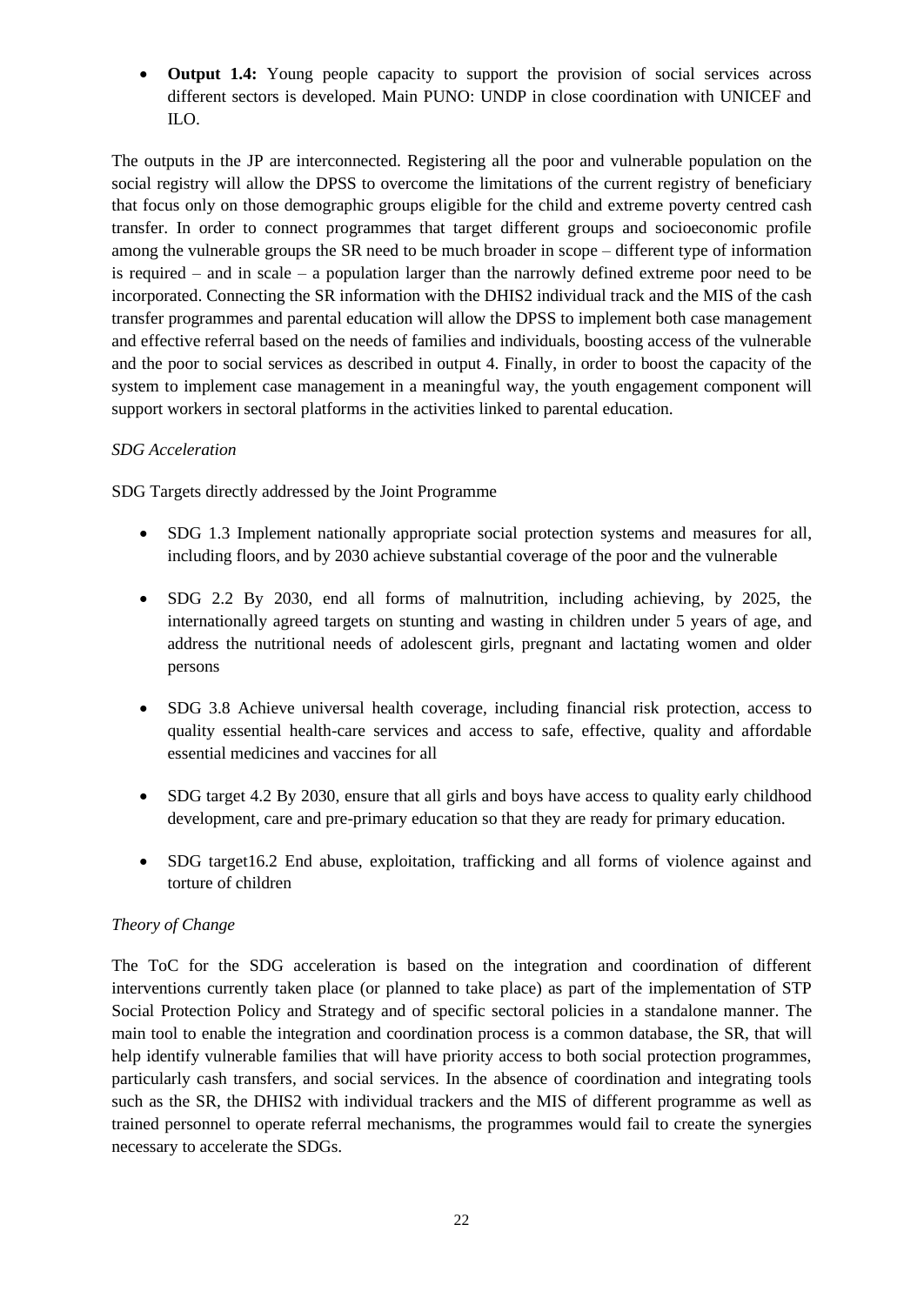The main assumptions underlying the ToC are:

- i. implementation of the SR will correctly identify the extreme poor in each district;
- ii. knowledge acquired by trainers are passed to parents who change practices and behavior in relation to children;
- iii. youth people acquire the competencies to work on parental education;
- iv. health sector is capable to responding to the results of the monitoring of the health and nutritional status of the target population;
- v. interventions are delivered in a coordinated and timely manner.

# *JP overall budget*

| <b>Joint SDG Fund contribution</b> | USD 1,900,000.00 |
|------------------------------------|------------------|
|                                    |                  |

*Timeframe:* 

| <b>Start date</b> | <b>End date</b> | <b>Duration</b> (in months) |
|-------------------|-----------------|-----------------------------|
| 01/01/2020        | 27/02/2022      | 26 months                   |